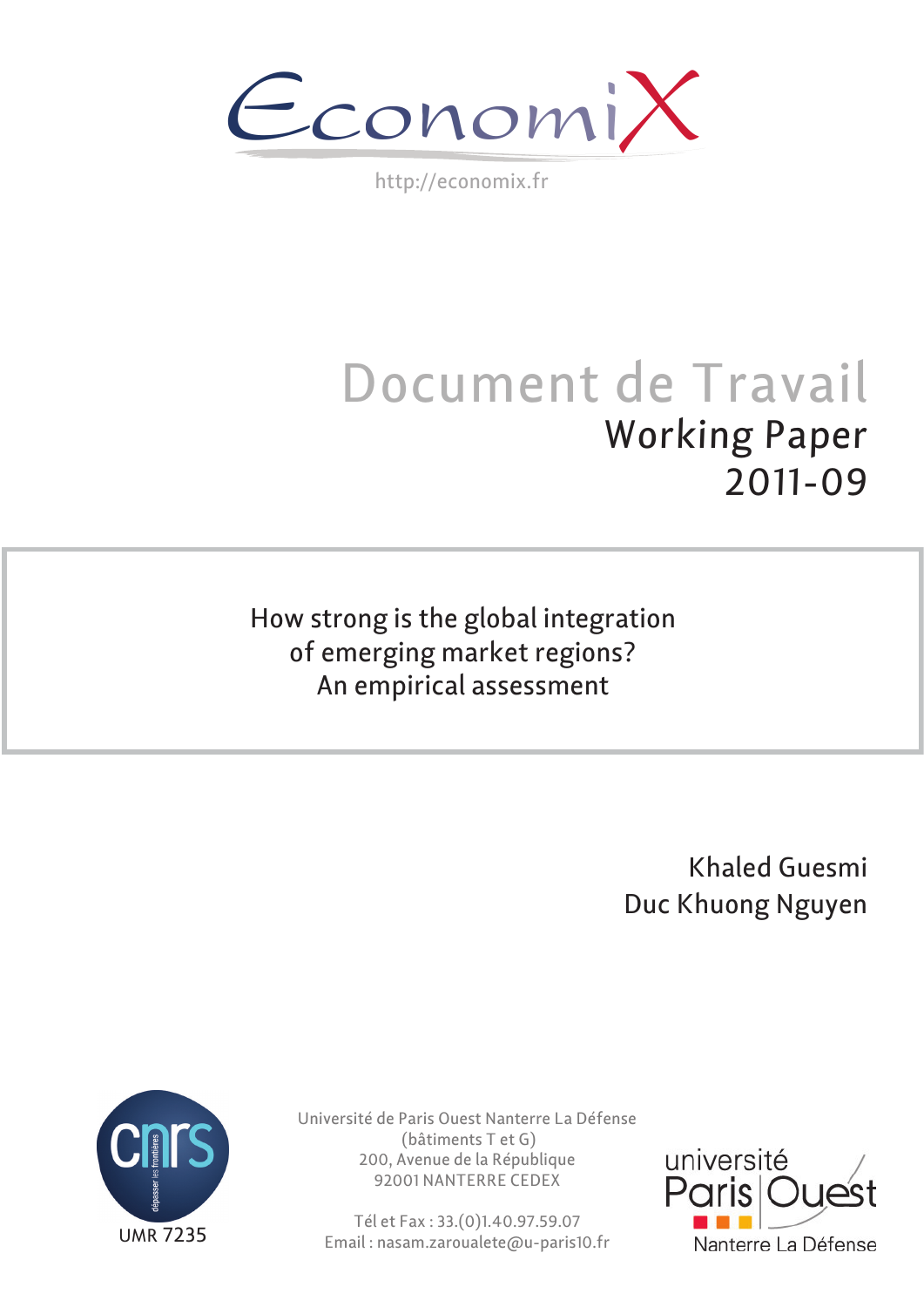## How strong is the global integration of emerging market regions? An empirical assessment

Khaled Guesmi *EconomiX, UMR CNRS 7166, University of West Paris Nanterre La Défense Email[: khaled.guesmi@u-paris10.fr](mailto:khaled.guesmi@u-paris10.fr)*

Duc Khuong Nguyen *Dept. of Economics, Finance and Law, ISC Paris School of Management Email[: dnguyen@groupeisc.com](mailto:dnguyen@groupeisc.com)*

#### **Abstract**

In recent years, various emerging market regions have actively taken part in the movements of globalization and world market integration. However, the process of financial integration appears to vary over time and differs significantly across emerging market regions. This paper attempts to evaluate the time-varying integration of emerging markets from a regional perspective (Asia, Latin America, Middle East, and Southeast Europe) based on a conditional version of the International Capital Asset Pricing Model (ICAPM) with DCC-GARCH parameters that allows for dynamic changes in the degree of market integration, global market risk premium, regional exchange-rate risk premium, and local market risk premium. Overall, our findings reveal several interesting facts. First, the time-varying degree of integration of four emerging regions, satisfactorily explained by the regional level of trade openness and the term premium of US interest rates, has recently tended to increase, but these markets still remain substantially segmented from the world market. Second, the local market risk premium is found to explain more than 50% of the total risk premium for emerging market returns. Finally, we show that conditional correlations usually underestimate and overstate the measure of time-varying market integration. The empirical results of this study have some important implications for both global investors and policy makers with respect to dedicated portfolio investments in emerging markets and policy adjustments.

Keywords: time-varying integration, emerging markets, ICAPM, risk premium, DCC-GARCH JEL classification: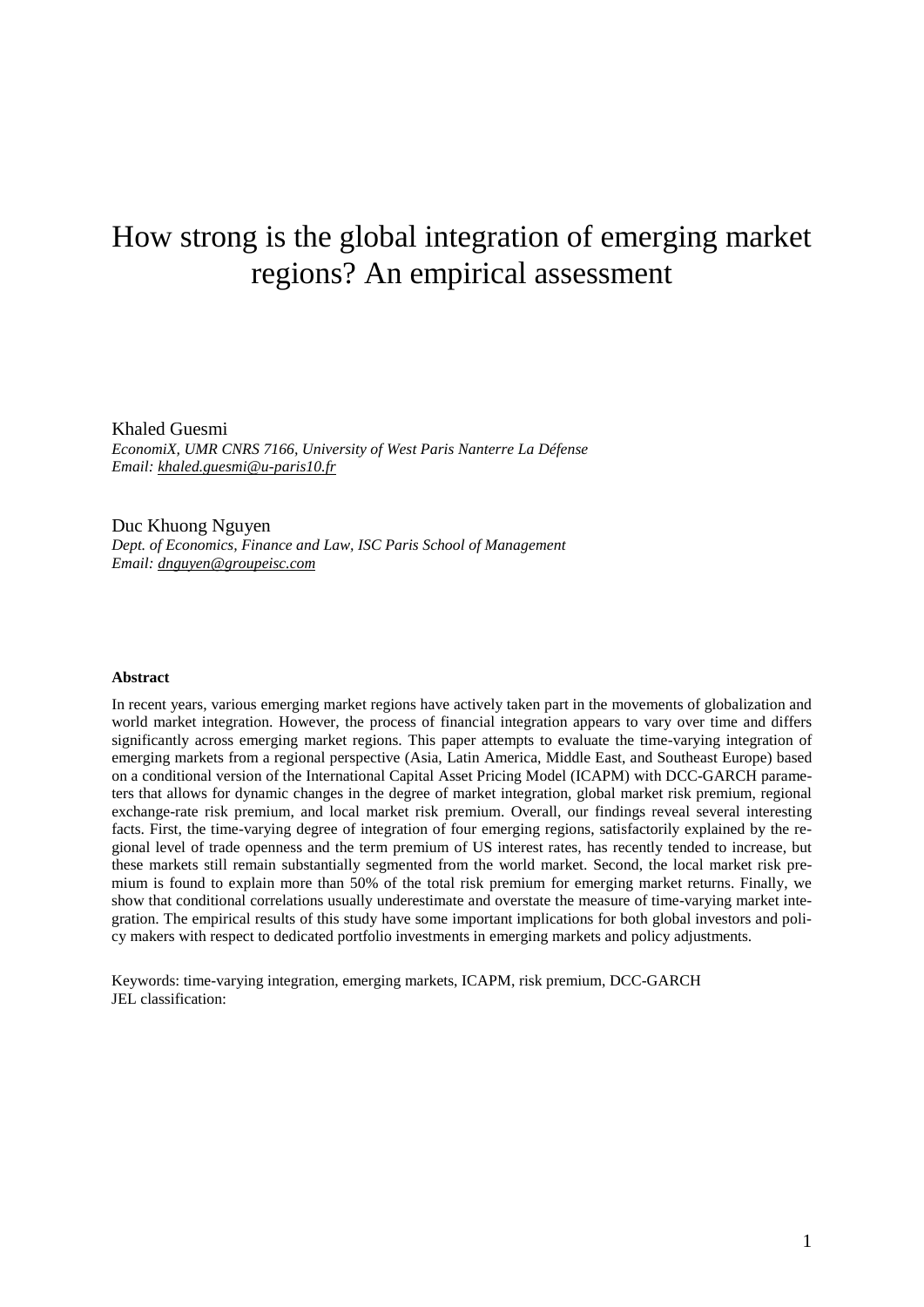#### **1. Introduction**

The development of the contemporary world economy has been particularly characterized by the intensive globalization of national capital markets. If we compare the two types of globalization - one operating in the financial markets, the other in the market for goods - we find that over the last fifteen years trading in financial assets has grown three times faster than trading in goods. The globalization process is thus more strikingly displayed on the financial markets. This ever-growing globalization of the financial markets results on the one hand from the intensity of cross-border capital mobility, and on the other from the increased openness of national economies. Besides the accelerating wave of deregulation affecting the financial markets in almost every country, their ability to communicate directly, made possible by the technologic revolutions in information and communications, has enabled a substantial integration of national financial markets.

Emerging markets have begun to play an active role in this movement towards financial globalization during the 1980s by initiating a general process of financial liberalization, which included internal policies aimed at deregulating interest and exchange rates, as well as decisions designed to reduce the barriers to receiving international investments (Bekaert, 1995; Demirgüç-Kunt and Huizinga, 1995; Bekaert and Harvey, 2000). We then observed a spectacular development of international exchanges with these markets (Bekaert et al., 2002a). As reported by the International Finance Corporation in its 2008 annual report, net flows of private capital towards emerging markets, including direct foreign investments and portfolio investments, had already reached 616 billion USD in 2007, whereas little capital had been invested before 1980 because of the lack of products and financial services available to foreigners. In recent years emerging markets have accounted for about 50% of the world's economic growth.

In parallel with the movement towards the globalization of national markets, a number of economic areas have continued to develop their institutional aspects, as shown by the growing number of regional economic agreements (NAFTA, ASEAN, EU, MERCOSUR, etc.). These regional trade agreements result in part from a greater openness of the member countries, and a desire to become more competitive in world markets by mobilizing their joint efforts and synergies. Several emerging regions such as Asia, Central and Eastern Europe, and Latin America are also in keeping with this dynamics, both on the regional and global levels. However, the links between global and regional integration are not the same in every area. In some regions international integration preceded the regional integration, as happened in Asia, whereas the reverse approach is seen in other areas such as Latin America. Moreover, the speed of this financial integration process may vary over time, and differs from one region to another.

However, if globalization, and financial integration in particular, can enable emerging markets to obtain a better diversification of their risks, a more efficient allocation of capital, and a better potential for economic growth, they may have undesirable effects, including an increase in financial vulnerability due to external shocks, and disparities in their commercial exchanges with developed countries (Levine and Zervos, 1998; Stiglitz, 2002; Bekaert et al., 2002b). An assessment of the level of financial integration of these markets is thus crucial, since the latter seems to be inevitable and the source of all the complexities affecting international asset pricing and regional economic-cooperation policies. Studies conducted on this topic can also shed light on other aspects, including the current trend of financial integration, its determinants, and its effects on the risk premium and the cost of capital in an international context.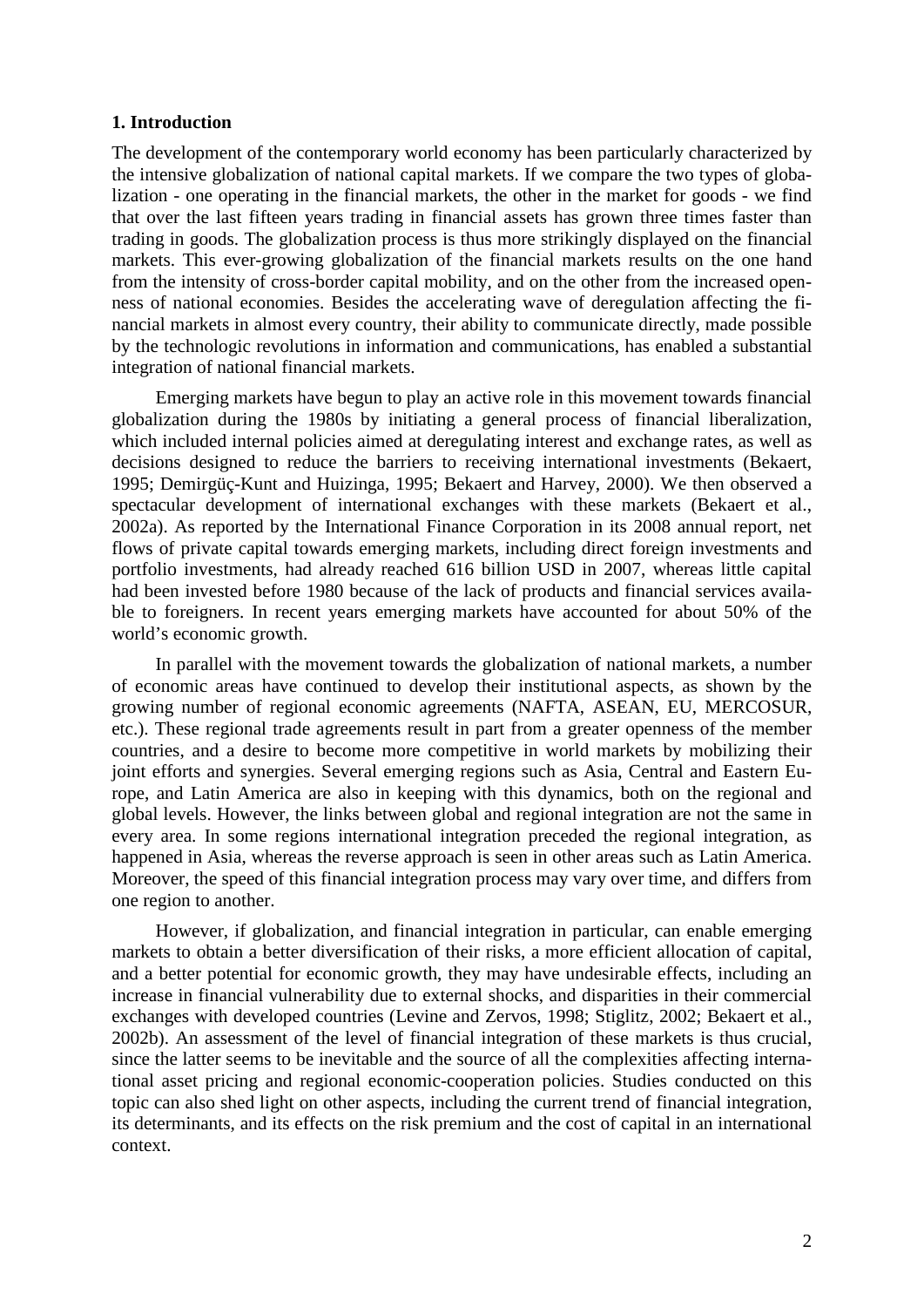Although previous studies have provided a general understanding of the global integration process of individual emerging markets over the recent decades (Errunza and Losq, 1985; Bekaert and Harvey, 1995; Jong and Roon, 2005; Carrieri et al., 2007; Pukthuanthong and Roll, 2009), little attention has been paid to the dynamics of the integration of emerging market regions into the world market, which has now become an undeniable trend. Moreover, on the methodological level, the potential time-varying shifts in the integration process that governs stock-market return dynamics, resulting from the structural reforms undertaken by emerging countries, have rarely been considered. This then leads to a biased assessment of the degree of financial integration.

This study contributes to the existing literature by developing a dynamic international capital asset pricing model (ICAPM) allowing for smooth transition between different integration regimes. Specifically, expected returns may move from a perfectly-segmented regime to a perfectly-integrated one, or vice versa, depending on a certain number of national and international factors that are likely to drive the process of financial integration. Although the proposed model was developed in the spirit of that presented by Bekaert and Harvey (1995), it allows for the dynamic conditional correlations between stock returns by using the multivariate DCC-GARCH model of Engle (2002). It also enables an examination of the relevance of the dynamic measure of financial integration over the conditional correlations, very frequently used in the literature when referring to the level of integration. Lastly, our study differs from past studies in that we investigate the integration of emerging market regions into the world market, rather than individual emerging markets, using actual real exchange rates as a common source of risk, in addition to world and domestic sources of risk.

Our results show that the integration degree in four emerging market regions (Latin America, Asia, Southeastern Europe, and the Middle East) varied widely through time over the period 1996-2008, and this can be satisfactorily explained by the level of trade openness and variations in the US term premium. Although the general trend is towards increasing financial integration, emerging market areas seem to be still significantly segmented from the global market. Indeed, a breakdown of the total risk premium confirms this, in that it underlines the dominant role of the local risk factor in explaining variations in the expected returns for the four areas considered. Finally, a close inspection of the conditional correlations indicates that they constitute a biased indicator of financial integration.

The remainder of the article is organized as follows. Section 2 presents a brief review of the literature on financial integration in emerging markets. Section 3 describes the empirical approach which we employ to measure and investigate the level of emerging market integration over time. Section 4 presents and discusses the results obtained. Section 5 provides some concluding remarks.

#### **2. Literature on the integration of emerging markets**

When dealing with emerging markets, various degrees of financial integration must be considered, and previous studies may be grouped into two main categories: those that tested the perfect integration hypothesis of international capital markets, and those that test the hypothesis of partial integration. Since the relevant literature is extremely extensive, here we will discuss only a few major papers.

Using data from 20 emerging markets, Harvey (1995) tests the international version of the CAPM model developed by Sharpe (1964) and Lintner (1965), and subsequently improved by Solnik (1974). He concludes that the world market risk represented by the MSCI world index is not pertinent, in view of the low betas obtained. This suggests that emerging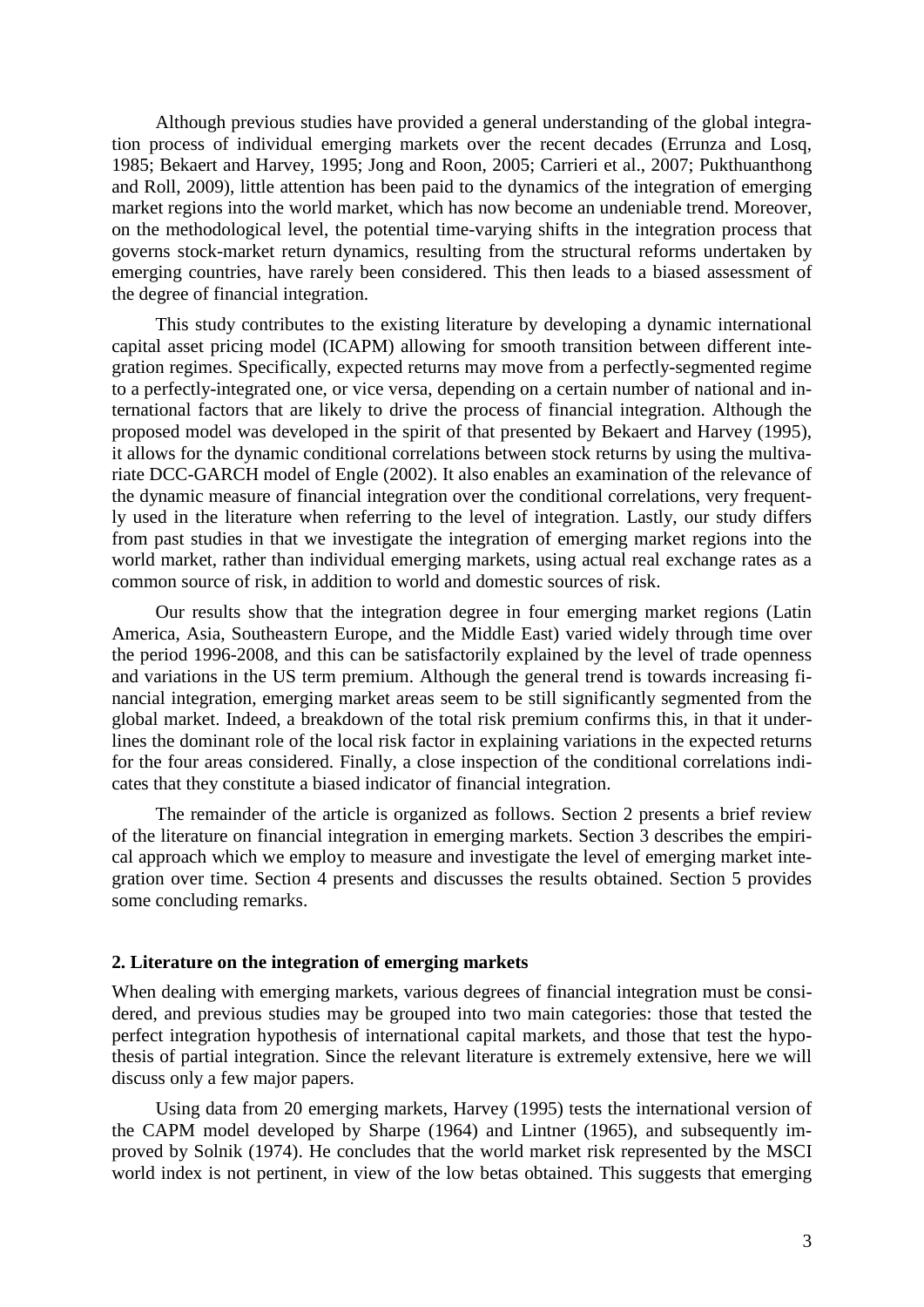markets are not fully integrated into the world market<sup>[1](#page-4-0)</sup>. This result remains unchanged after it is adjusted for the effect of discontinuous trading.

Rejection of the hypothesis of perfect integration supports naturally the idea of the partial integration of emerging markets, which can be tested using Stehle (1977)'s methodology. Indeed, the author proposed the use of an international CAPM in which expected return on an asset depends both on the global systematic risk represented by the covariance between the asset and the world market portfolio, and the local systematic risk represented by the covariance between the asset and the national market portfolio. In the absence of exchange rate risk, Stehle (1977) derives two alternative testable versions: a pricing model for an integrated state and a model for a segmented state. The first model requires that an asset's expected return is a function of the global systematic risk, and the "adjusted" local systematic risk, which corresponds to the uncorrelated portion between the national and world market portfolios. Under the null hypothesis of perfect integration, the local beta should be zero. The pricing model in case of segmented markets is constructed in a similar fashion, except that the roles of the local and global systematic risks are reversed. Claessens and Rhee (1994) use this methodology to examine the risk-return linkages in 16 emerging markets over the period from 1989 to 1992. The empirical results obtained contradict the hypothesis of integration in most of the markets, whereas the segmentation hypothesis is not rejected in any of the markets. By combining the two tests, the authors show that emerging countries under consideration (Brazil, Greece, South Korea, Mexico, Pakistan, the Philippines, Taiwan, and Thailand) were segmented from the world market.

In a different way, the empirical evidence documented in studies such as Stulz (1981), Errunza and Losq (1985), and Wheatley (1988) supports the partial segmentation hypothesis in light of the significant effects of legal barriers on asset pricing rules in emerging markets. The study by Errunza and Losq (1985) is of particular interest since it introduces a pricing structure, called "mild segmentation", in which access to the various asset classes is not equal for two types of investors: investors not subject to legal restrictions on holding assets have access to all securities, while investors subject to reference restrictions are able to conduct transactions on only a subset of assets. By analyzing stock market data from nine emerging markets and the United States over the 1976-1980 period, the authors show that emerging markets are neither strictly segmented nor perfectly integrated.

Bekaert and Harvey (1995) agree with the idea of a partial integration, but are against a static measure of the degree of market integration. Accordingly, they develop an alternative model which combines the two extreme cases of perfect segmentation and integration so that at each point in time expected return on an asset (or a market) depends simultaneously on a global risk factor weighted by an integration coefficient, and a local risk factor weighted by a segmentation coefficient. This model is reduced to a domestic CAPM for strictly segmented markets, and to an international CAPM for perfectly integrated markets. Bekaert and Harvey (1995) apply their nested model to 12 emerging markets and show that their level of integration changes over time.

Adler and Qi (2003) examine the integration of the Mexican market into the North-American market during the period 1991-2002. The authors generalize the model of Bekaert and Harvey (1995) to take into account the peso/dollar exchange rate risk and provide evidence that the integration measure experienced a drop during crisis periods and began to rise in the early 2000s. In addition, the exchange rate risk was priced and relevant in explaining variations in stock returns of the Mexican equity market.

<span id="page-4-0"></span><sup>&</sup>lt;sup>1</sup> Ferson and Harvey (1994), Harvey and Zhou (1993), and Harvey (1991) show that the MSCI world market index provides a satisfactory explanation of relationship between return and risk in developed markets.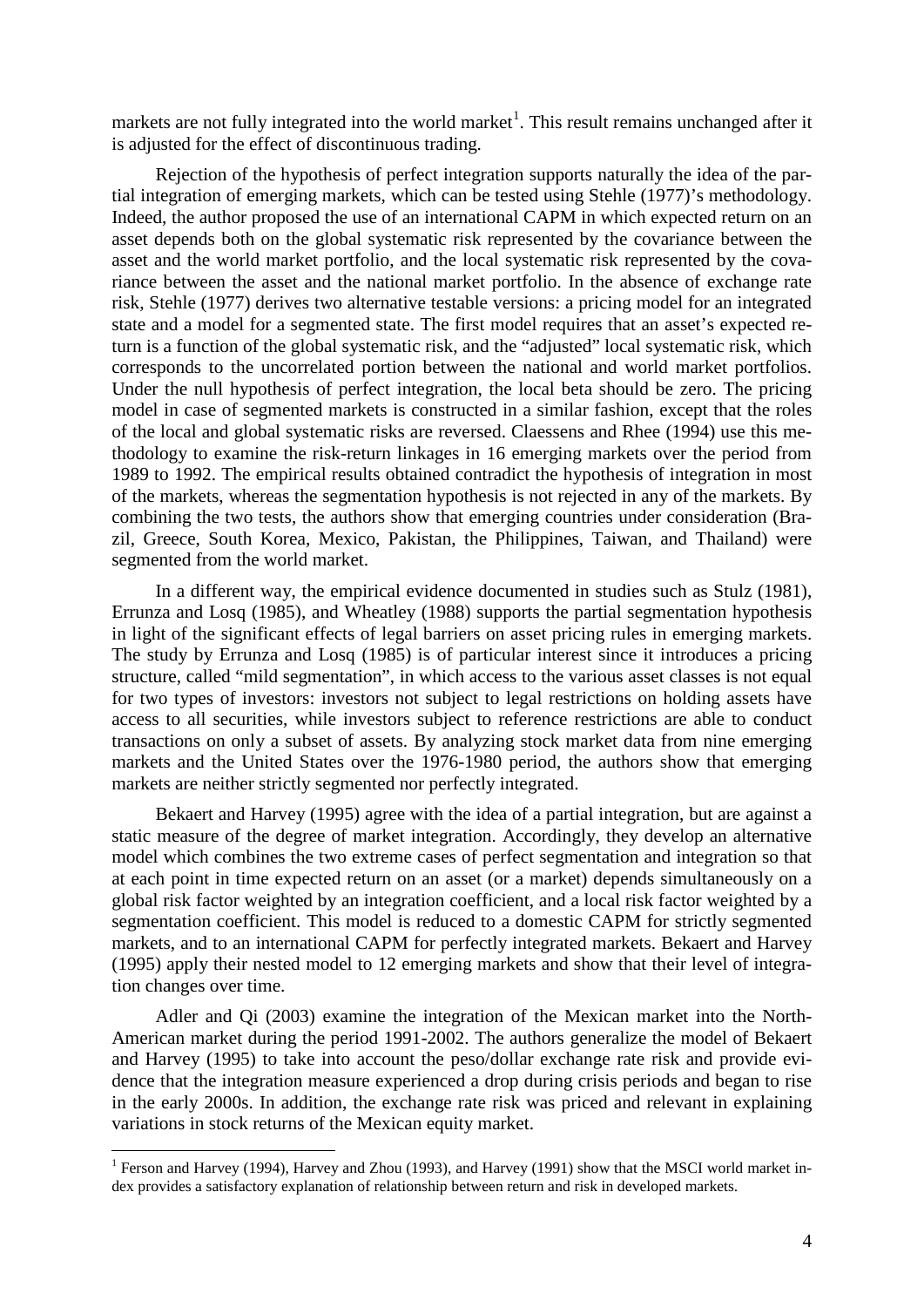Carrieri et al. (2007) extend the model of Errunza and Losq (1985) to assess the integration levels of eight emerging markets using an aggregated measure of financial asset substitution. They argue that full integration is achieved if we can construct a diversified portfolio from all the eligible assets, whose returns mimic those of a portfolio composed of all the assets in an ineligible segment. Conversely, full segmentation corresponds to a null correlation between these two portfolios. The results obtained show that the local pricing factor continues to be relevant in the valuation of emerging market assets, but none of the markets considered is completely segmented from the world market. The authors also question the use of correlations of market-wide indices as an indicator of financial integration, because they significantly underestimate such integration.

Chambet and Gibson (2008) attempt to estimate the degree of integration in 25 emerging markets by using a dynamic model that not only incorporates local and global pricing factors, but also a systematic risk factor for emerging markets. The conditional variances are allowed to fluctuate according to a multivariate GARCH(1,1)-in-Mean process. This paper is particularly interesting in that the authors attempt to explain their integration measure by several economic variables, including the degree of openness and market concentration. The results show that a number of emerging markets still remain segmented, and that the level of segmentation is negatively correlated with the degree of market openness and the diversification of a country's trade structure.

Following the suggestion by Bekaert et al. (2007) that the price-to-earnings ratio of an industry must be the same across countries if the growth opportunities are assessed on fullyintegrated markets, Bekaert et al. (2009) measure a country's degree of segmentation by the weighted average of the absolute differences between the global and local price-to-earnings ratios for industries. According to these authors, the segmentation level of emerging markets remains significant, even if it tends to fall over time.

Pukthuanthong and Roll (2009) suggest a measure of financial integration based on the adjusted coefficient of determination  $(R^2)$  of a multifactor asset pricing model. After identifying the global pricing factors by principal component analysis, the authors estimate a multiple regression model relating stock returns to global factors for each market in their sample of 82 developed and emerging markets. Inspection of the time profile of the adjusted  $R^2$  – the proposed measure of integration – indicates that the general l trend is an increase in financial integration for the majority of markets over the last three decades, but the extent of the changes varies considerably among the markets. It should be noted that some markets, such as Pakistan, Sri Lanka, and Zimbabwe, have experienced reverse evolutions.

Taken together, the preceding studies show that: *i*) regulations regarding the international mobility of capital flows, the diversified trade structure, political risk, and the low level of stock market development are among the most important segmentation factors for emerging markets; *ii*) emerging markets are only partially integrated into the world market, but their degree of integration change through time. This suggests that dynamic approaches may be the most appropriate ones for modeling their levels of integration; and *iii*) asset pricing models with a global factor do not correctly describe the structure of emerging market returns because it has been shown that the local risk factor and the exchange rate risk are actually priced.

Our study first focuses on the dynamics of financial integration of emerging market regions in an environment of multiple sources of systematic risks, structural change, and interactions between the various return series. We then examine the portions of the returns explained by global and local risk factors respectively, by carrying out a decomposition of the total risk premium.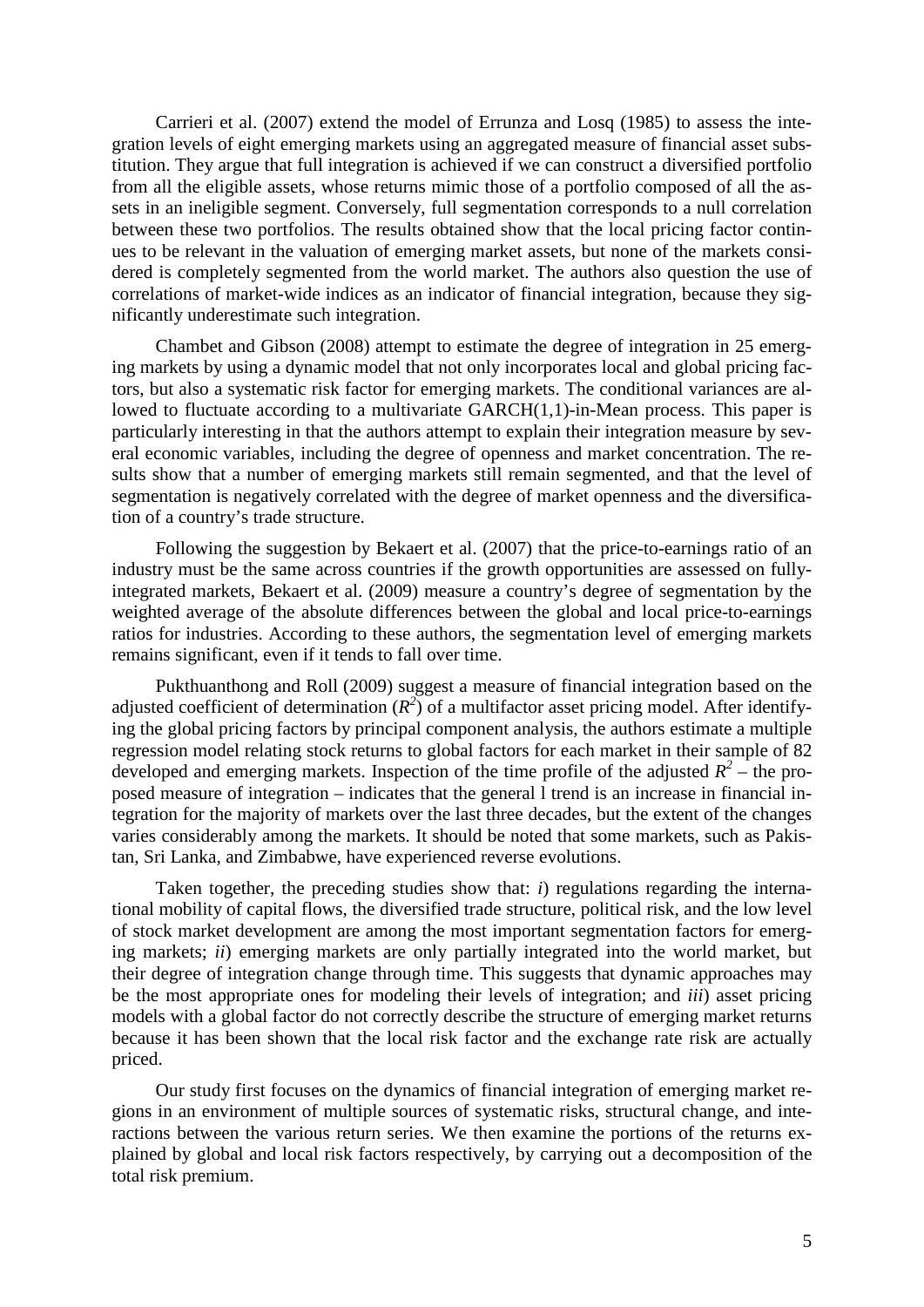#### **3. Empirical approach**

The basic form of our asset pricing model draws on the conditional ICAPM developed by Bekaert and Harvey (1995), which allows a local market's expected return to vary over time according to its covariance with the world market return and its own variance. In a perfectly integrated market only the covariance risk is priced, whereas the variance risk is solely relevant in a strictly segmented market. Although the model proposed by Bekaert and Harvey (1995) does not rely on any asset pricing theory, their approach successfully combines the two major models for valuing international financial assets, i.e., complete segmentation and complete integration.

Assuming complete market integration, and in the absence of exchange risk, the conditional ICAPM can be written as follows

$$
E_{t-1}(R_{it}^r) = \delta_{m,t-1}Cov_{t-1}(R_{it}^r, R_{mt})
$$
\n(1)

where  $E_{t-1}(R_i^r)$  is the excess return of security *r*, issued in country *i*, conditionally on a set of information  $\psi_{t-1}$  that is available to investors up to time *t*-1.  $R_{mt}$  is the return on the world market portfolio. *Cov*<sub> $t-1$  is the conditional covariance between the security *r*'s return</sub> and the world market returns.  $\delta_{m,t-1}$  refers to the conditionally expected world price of covariance risk. When aggregating at the national level, Equation (1) is written as

$$
E_{t-1}(R_{it}) = \delta_{m,t-1} Cov_{t-1}(R_{it}, R_{mt})
$$
\n(2)

The security *r* is priced with respect to a domestic CAPM if the national market is strictly segmented from the world market and there is no exposure to exchange risk. That is

$$
E_{t-1}(R_{it}^r) = \delta_{i,t-1} Cov_{t-1}(R_{it}^r, R_{it})
$$
\n(3)

Equation  $(3)$  shows that the expected excess return on security *r* depends upon its conditional covariance with the return on a national market portfolio  $R_{it}$  and the price of the local risk  $\delta_{i,t-1}$ . Let  $Var_{t-1}(R_i)$  be the conditional variance of national market return, the pricing relationship in Equation (3) at the national level is given by

$$
E_{t-1}(R_{it}) = \delta_{i,t-1}Var_{t-1}(R_{it})
$$
\n(4)

If the national market is neither perfectly integrated nor strictly segmented, none of the two above-mentioned conditional versions of the ICAPM adequately explains the expected return on market *i*. Bekaert and Harvey (1995) combine these models to build a more general asset pricing model allowing for regime-switching market integration. At each point in time*,*  the market *i*'s expected excess return is determined by

$$
E_{t-1}(R_{it}) = \Omega_{t-1}^{i}(\delta_{m,t-1}Cov_{t-1}(R_{it}, R_{mt})) + (1 - \Omega_{t-1}^{i})\delta_{i,t-1}Var(R_{it})
$$
\n(5)

 $\Omega_{t-1}^{i}$  is the conditional probability of transition between segmentation and integration states, which falls within the interval [0,1] and can be thus interpreted as a conditional measure of integration of market *i* into the world market. If  $\Omega_{t-1}^i = 1$ , only the covariance risk is priced and the strict segmentation hypothesis is rejected. If  $\Omega_{t-1}^i = 0$ , the unique source of systematic risk is the variance and the pricing relationship in a strictly segmented market applies. Otherwise, we have an asset pricing model for partially integrated markets. In their study, Bekaert and Harvey (1995) model the integration measure  $\Omega_{t-1}^i$  by a logistic transition func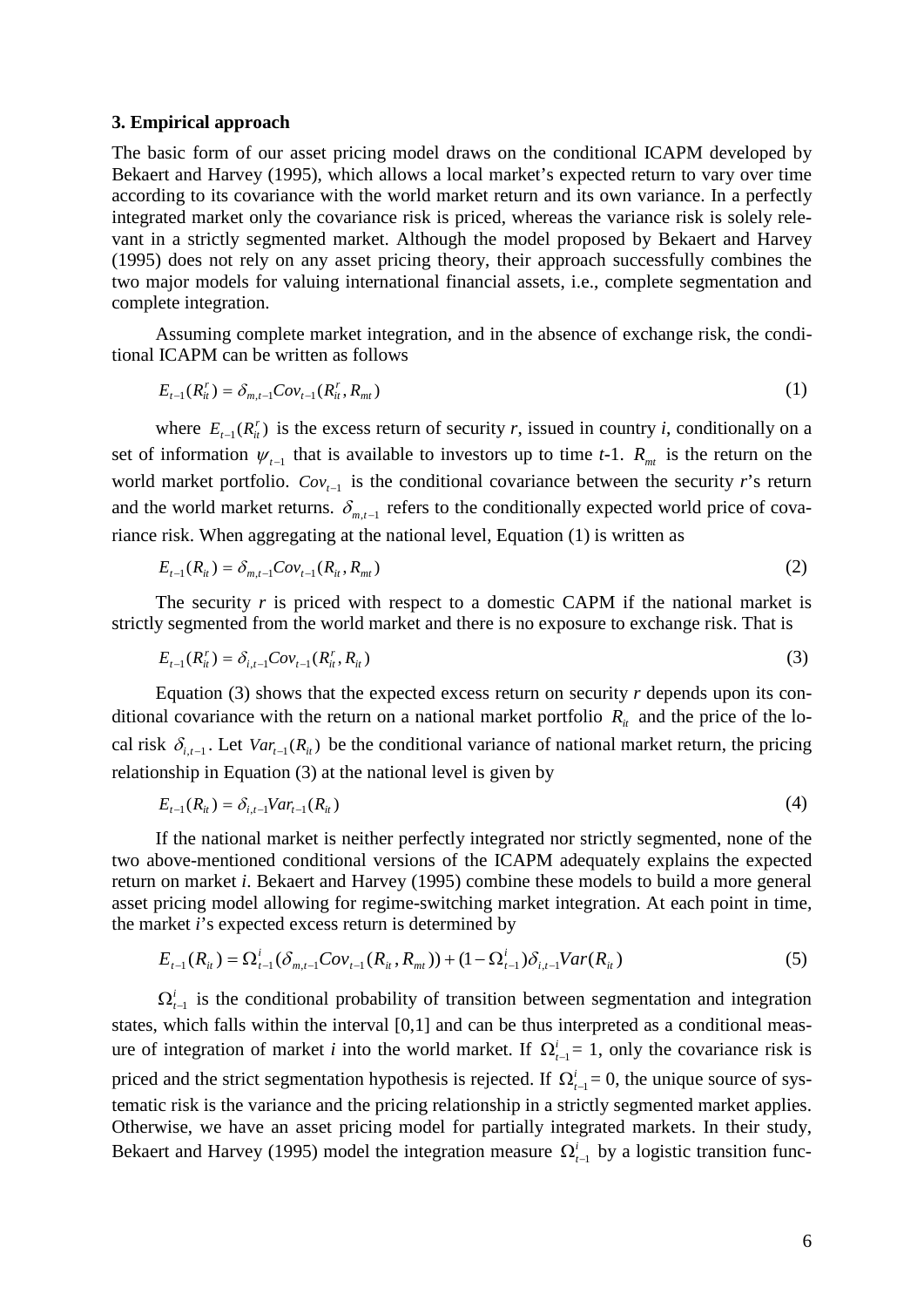tion of instrumental variables that are likely to affect the integration level.  $\delta_{m,t-1}$  and  $\delta_{i,t-1}$  are allowed to vary over time according to a set of information variables that reflect economic fluctuations and investors' expectations<sup>[2](#page-7-0)</sup>.

So far we assume that the purchasing power parity (PPP) holds across countries. If this condition is violated, the model in Equation (5) must then incorporate rewards for exchange rate risk (Adler and Dumas, 1983; Carrieri et al., 2007; Tai, 2007), and is expressed as

$$
E_{t-1}(R_{it}^c) = \Omega_{t-1}^i \bigg[ \delta_{m,t-1} Cov_{t-1}(R_{it}^c, R_{mt}^c) + \sum_{k=1}^L \delta_{k,t-1} Cov_{t-1}(R_{it}^c, R_{kt}^c) \bigg] + (1 - \Omega_{t-1}^i) \delta_{i,t-1} Var_{t-1}(R_{it}^c)
$$
(6)

 $R<sub>kt</sub><sup>c</sup>$  is the return on the exchange rate of the currency of country *k* against the currency of the reference country *c*.  $\delta_{k,t-1}$  expresses the expected price of the exchange risk for currency *k*, conditionally on the information available up to *t*-1*. L* is the number of markets included in the sample. Exponent *c* indicates that returns are expressed in the currency of the reference country.

Since we attempt to analyze the financial integration of four emerging market regions (Latin America, Asia, Southeastern Europe, and the Middle East), *L* must be 4.  $R_{it}^c$  and  $R_{kt}^c$ respectively represent the excess return on the stock market index of region *i* and the rate of return on the real exchange rate index for each region. The latter corresponds to the geometric weighted average of the real exchange rates for the states comprising a region, where the weights are the share of each country in the foreign trade with the United States. Note that the use of the real exchange rate index allows substantial variations in the inflation rates of the emerging countries to be taken into account.

At the empirical stage, the pricing formula in Equation (6) will be simultaneously estimated for the world market and for four emerging market regions. That is, we have a system of five equations where the expected return on the world market portfolio is given by

$$
E_{t-1}(R_{mt}^{c}) = \lambda_{m,t-1}Var_{t-1}(R_{mt}^{c}) + \lambda_{L,t-1}Cov_{t-1}(R_{mt}^{c}, R_{Lt}^{c}) + \lambda_{A,t-1}Cov_{t-1}(R_{mt}^{c}, R_{At}^{c}) + \lambda_{E,t-1}Cov_{t-1}(R_{mt}^{c}, R_{Et}^{c}) + \lambda_{M,t-1}Cov_{t-1}(R_{mt}^{c}, R_{Mt}^{c})
$$
\n(7)

and the expected return for region *i* is expressed as follows

$$
E_{t-1}(R_{it}^{c}) = \Omega_{t-1}^{i} \left| \begin{array}{l} \lambda_{m,t-1}Cov_{t-1}(R_{it}^{c}, R_{mt}^{c}) + \lambda_{L,t-1}Cov_{t-1}(R_{it}^{c}, R_{Lt}^{c}) \\ + \lambda_{A,t-1}Cov_{t-1}(R_{it}^{c}, R_{At}^{c}) + \lambda_{E,t-1}Cov_{t-1}(R_{it}^{c}, R_{Et}^{c}) \end{array} \right| + (1 - \Omega_{t-1}^{i})\lambda_{i,t-1}Var_{t-1}(R_{it}^{c}) \tag{8}
$$

with  $i = L$  (Latin America),  $A$  (Asia),  $E$  (Southeastern Europe), and  $M$  (Middle East)

In Equation (8),  $R_{Lt}^c$ ,  $R_{At}^c$ ,  $R_{Et}^c$  and  $R_{Mt}^c$  are respectively the returns on the real exchange rate indices of the four regions under consideration, and  $\lambda_{L,t-1}, \lambda_{L,t-1}, \lambda_{E,t-1}$  and  $\lambda_{M,t-1}$  refer to the expected prices of the exchange rate risk.

Some studies (Bekaert and Harvey, 1995; De Santis and Gérard, 1997; Gérard et al., 2003) show that the prices of risk, representing the degree of risk aversion aggregate over all

<span id="page-7-0"></span><sup>&</sup>lt;sup>2</sup> Bekaert and Harvey (1995) employ four global instrumental variables: the dividend yield of the world market in excess of the 30-day Eurodollar interest rate, the default premium (differences between yields on Aaa and Baa bonds as quoted by Moody's), the change in the term premium (yield on ten-year US Treasury bonds minus yield on 3-month US Treasury bills), and the change in the 30-day Eurodollar interest rate. The local information variables include returns on the local stock market, changes in the local exchange rate, local dividend yields, and the ratio of market capitalization to the gross domestic product (GDP).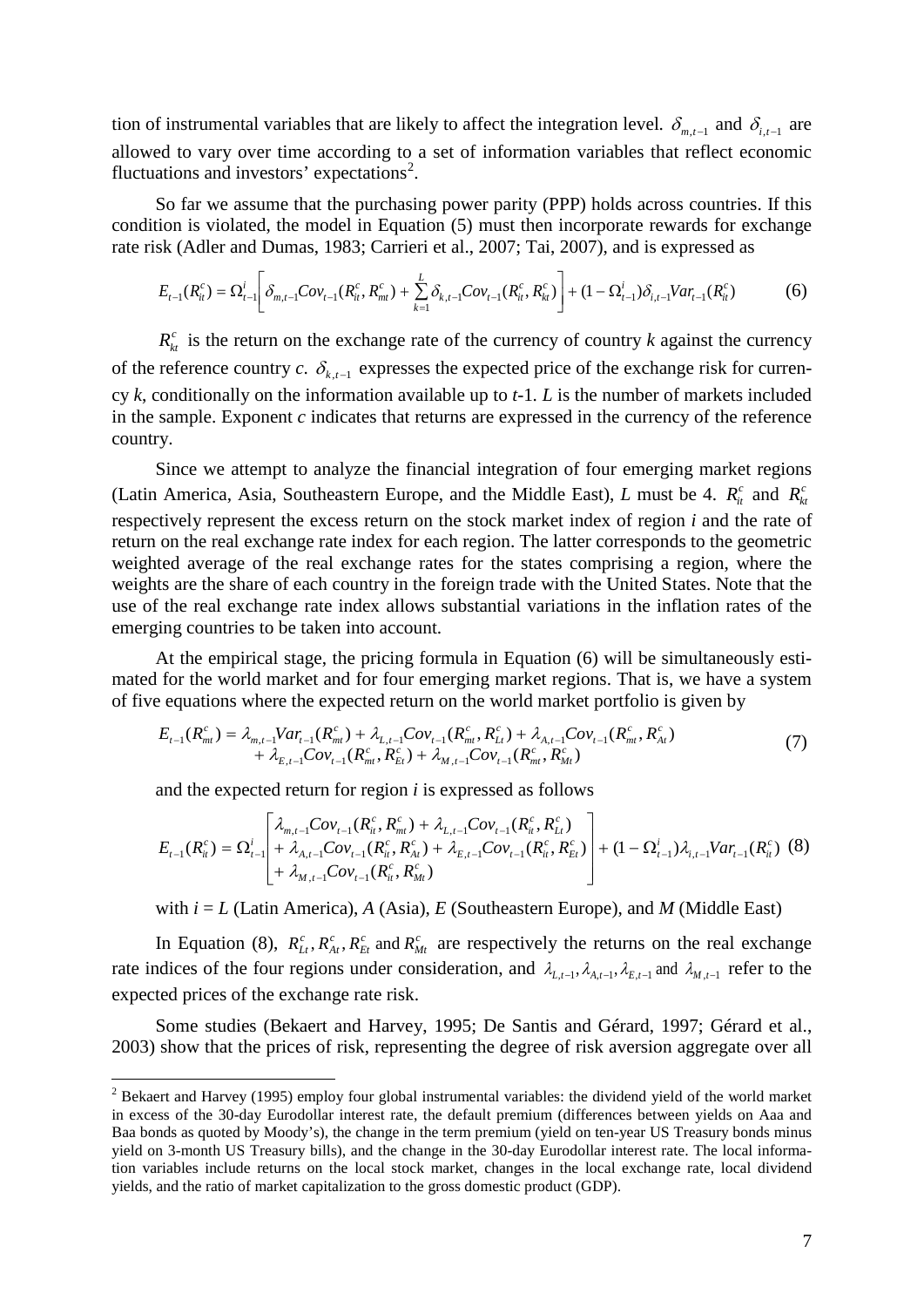investors, vary over time. In this study we also model their dynamics as an exponential function of a set of conditioning information variables that are related to macroeconomic uncer-tainties, and to specific conditions of the international financial markets<sup>[3](#page-8-0)</sup>. Formally, let  $X_{m,t-1}$ represent the vector of global information variables, observable and available up to *t*-1*,* the expected price of world market risk is

$$
\lambda_{m,t-1} = Exp(\delta'_m X_{m,t-1})
$$
\n(9)

Assume also that there is a vector  $X_{i,t-1}$  containing all the observable regional information variables for region *i* up to *t*-1, then the expected price of regional market risk can be modeled as

$$
\lambda_{i,t-1} = Exp(\gamma_i' X_{i,t-1}) \tag{10}
$$

As to the price of exchange risk, it can theoretically be either positive or negative depending on whether the inverse ratio of the level of aggregate risk aversion is greater or less than one (Adler and Qi, 2003; Hardouvelis et al., 2006). Here we consider the real price of exchange risk, and allow it to vary in a linear fashion, according to a set of instrumental variables. We also make the same assumption as the earlier studies (Carrieri, 2001; De Santis et al., 2003), under which the set of instrumental variables affecting the real currency indices is the same as the set of global information variables. We thus have

$$
\lambda_{k,t-1} = (\delta_k' X_{m,t-1}); \qquad k = L, A, E, M \tag{11}
$$

The degree of integration of region *i* into the world market,  $\Omega_{i-1}^i$ , is modeled by using an exponential function that satisfies the condition  $0 \le \Omega_{t-1}^i \le 1$ , as follows

$$
\Omega_{t-1}^i = Exp(-|g_i'X_{i,t-1}|) \tag{12}
$$

where *X*<sub>*i*, $t$ −1</sub> is the vector of information variables available at time  $t$ -1 that are susceptible to drive the integration degree of region *i*.

We employ the multivariate generalized autoregressive conditional heteroskedasticity (MGARCH) methodology to estimate the international asset pricing model described by Equations (7) and (8). This multivariate framework is more suitable than the bivariate one for taking into account the dynamic interactions between all the variables included in the system. A number of MGARCH models have now been developed to capture the conditional heteroskedasticity of financial return series. Examples of most commonly-used models include the constant conditional correlation - GARCH (CCC-GARCH) of Bollerslev (1990), the full parameterized BEKK-GARCH model of Engle and Kroner (1995), and the dynamic conditional correlation - GARCH (DCC-GARCH) model of Engle (2002). It is commonly accepted that if the CCC-GARCH permits to considerably reduce the number of parameters to be estimated in the BEKK-GARCH, it has a major drawback by imposing the constancy of conditional correlations between the model's innovations, as compared to the DCC-GARCH. Accordingly, we decide to adopt the multivariate DCC-GARCH model to gauge the timevariations of the variance-covariance matrix, and conditional correlations. This class of models is distinguished by its simplicity and efficacy when estimating a large conditional covariance matrix because each return series is allowed to follow a univariate GARCH specification.

<span id="page-8-0"></span><sup>&</sup>lt;sup>3</sup> Our modeling approach is similar to that of Dumas and Solnik (1995), De Santis and Gérard (1998), Carrieri (2001), De Santis et al. (2003), and Hardouvelis et al. (2006).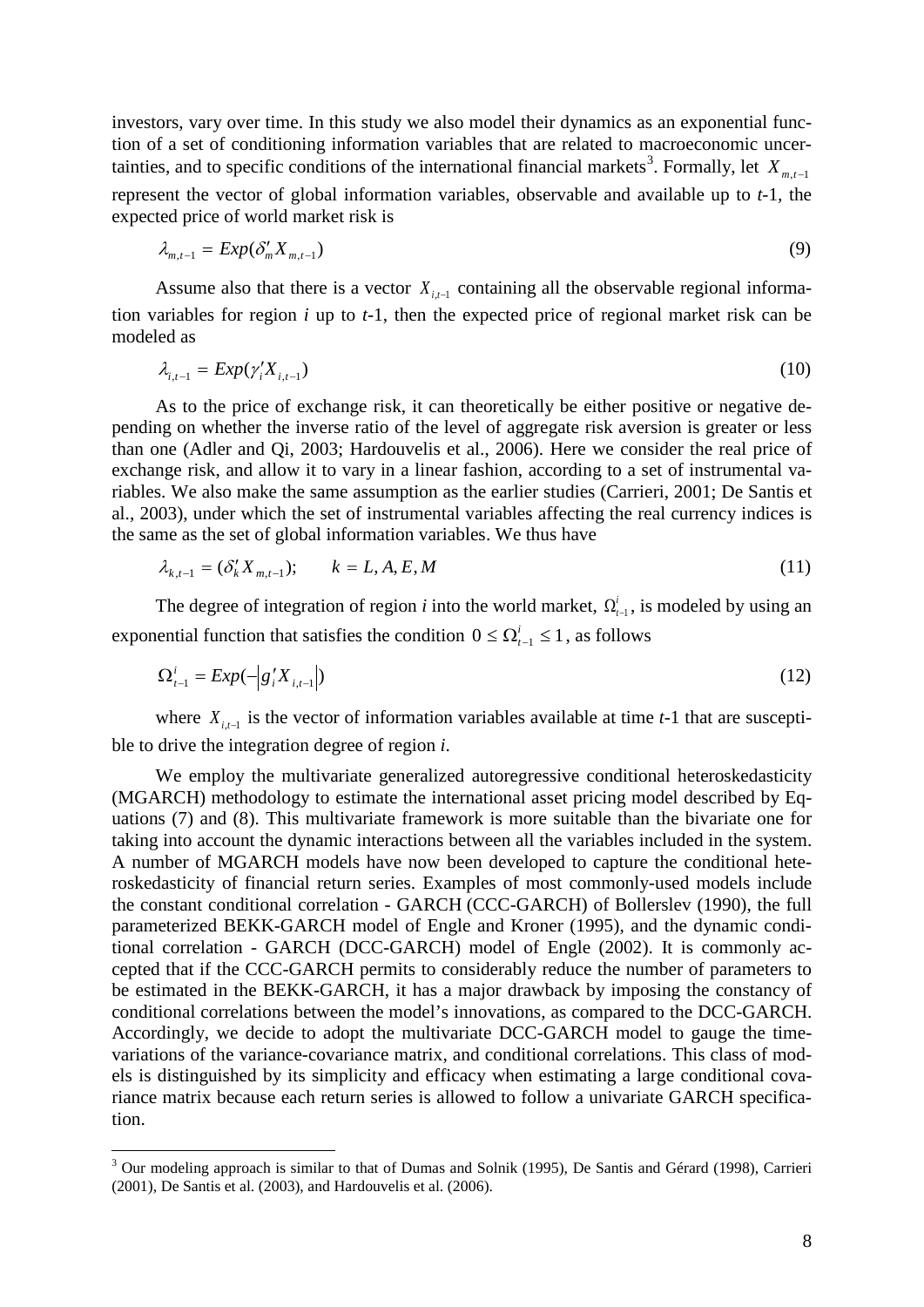More specifically, the econometric specification of the model to be estimated, i.e., Equations (7) and (8), is characterized by the following system of equations

$$
R_{it} = \lambda_{0,i} + \Omega_{t-1}^{i} (\lambda_{m,t-1} h_{im,t} + \lambda_{L,t-1} h_{iL,t} + \lambda_{A,t-1} h_{iA,t} + \lambda_{E,t-1} h_{iE,t} + \lambda_{M,t-1} h_{iM,t})
$$
  
+  $(1 - \Omega_{t-1}^{i}) \lambda_{i,t-1} h_{ii,t} + \varepsilon_{it}$   
 $\varepsilon_{t} = (\varepsilon_{mt}, \varepsilon_{Lt}^{c}, \varepsilon_{At}^{c}, \varepsilon_{Et}^{c}, \varepsilon_{Mt}^{c}, \varepsilon_{Lt}, \varepsilon_{Lt}, \varepsilon_{Lt}, \varepsilon_{Mt}) / \psi_{t-1} \sim N(0, H_{t})$   
 $H_{t} = D_{t} R_{t} D_{t}'$   
 $R_{t} = (diag(Q_{t}))^{-1/2} Q_{t} (diag(Q_{t}))^{-1/2}$   
 $D_{t} = diag(\sqrt{h_{1,t}}, \sqrt{h_{22,t}}, ..., \sqrt{h_{m,t}})$   
 $\lambda_{m,t-1} = Exp(\delta_{m}^{t} X_{m,t-1}); \lambda_{i,t-1} = Exp(\gamma_{i}^{t} X_{i,t-1}); \lambda_{k,t-1} = (\delta_{k}^{t} X_{m,t-1}); k = L, A, E, M$   
 $\Omega_{t-1}^{i} = Exp(-|g_{i}^{t} X_{i,t-1}|)$  (13)

where  $R_{it} = (R_{mt}, R_{Lt}^c, R_{At}^c, R_{Et}^c, R_{Mt}^c, R_{Lt}, R_{At}, R_{Et}, R_{Mt})'$ *Mt c Et c*  $R_{it} = (R_{mt}, R_{Lt}^c, R_{At}^c, R_{Bt}^c, R_{Mt}^c, R_{Lt}, R_{At}, R_{Et}, R_{Mt})$  refers to the (9×1) vector of excess returns which are assumed to be normally distributed.  $H_t$  is the variance-covariance matrix of returns at time *t*.  $R_t$  is the (9×9) symmetric matrix of dynamic conditional correlations.  $D_t$ is a diagonal matrix of conditional standard deviations for each of the return series, obtained from estimating a univariate GARCH process in Equation (14).

$$
h_{ii,t} = w_i + \alpha_i \varepsilon_{ii,t-1}^2 + \beta_i h_{ii,t-1}^2
$$
 (14)

*Q<sub>t</sub>* is a (9×9) variance-covariance matrix of standardized residuals ( $u_t = \varepsilon_t / \sqrt{h_t}$ ) which is defined as follows

$$
Q_{t} = (1 - \theta_{1} - \theta_{2})\overline{Q} + \theta_{1}u_{t-1}u_{t-1}' + \theta_{2}Q_{t-1}
$$
\n(15)

where  $\overline{Q_t} = E(u_t, u')$  refers to a (9×9) symmetric positively-defined matrix of the unconditional variance-covariance of standardized residuals.  $\theta_1$  and  $\theta_2$  are the unknown parameters to be estimated. The sum of these coefficients must be less than one in order to insure positivity of the matrix  $Q_t$ .

It is important to stress that the DCC process relies on the decomposition of the conditional covariances as the product of conditional standard deviations and conditional correlations between two markets *i* and *j* such that

$$
h_{ij,t} = \rho_{ij,t} \sqrt{h_{ii,t} h_{jj,t}} \tag{16}
$$

Therefore, for a pair of markets *i* and *j*, their conditional correlation at time *t* can be written as

$$
\rho_{ijt} = \frac{(1 - \theta_1 - \theta_2)\overline{q}_{ij} + \theta_1 u_{i,t-1} u_{j,t-1} + \theta_2 q_{ij,t-1}}{((1 - \theta_1 - \theta_2)\overline{q}_{ii} + \theta_1 u_{i,t-1}^2 + \theta_2 q_{ii,t-1})^{1/2}((1 - \theta_1 - \theta_2)\overline{q}_{jj} + \theta_1 u_{j,t-1}^2 + \theta_2 q_{jj,t-1})^{1/2}}
$$
(17)

where  $q_{ij}$  is the element on the *i*<sup>th</sup> line and *j*<sup>th</sup> column of the matrix  $Q_t$ .

Following Bekaert and Harvey (1995) and Hardouvelis et al. (2006), we adopt a 2-stage procedure to estimate the pricing system (13) since the simultaneous estimation of the full model is not feasible given a large number of unknown parameters. We first estimate a subsystem of five equations for excess returns on world market and four real exchange rate in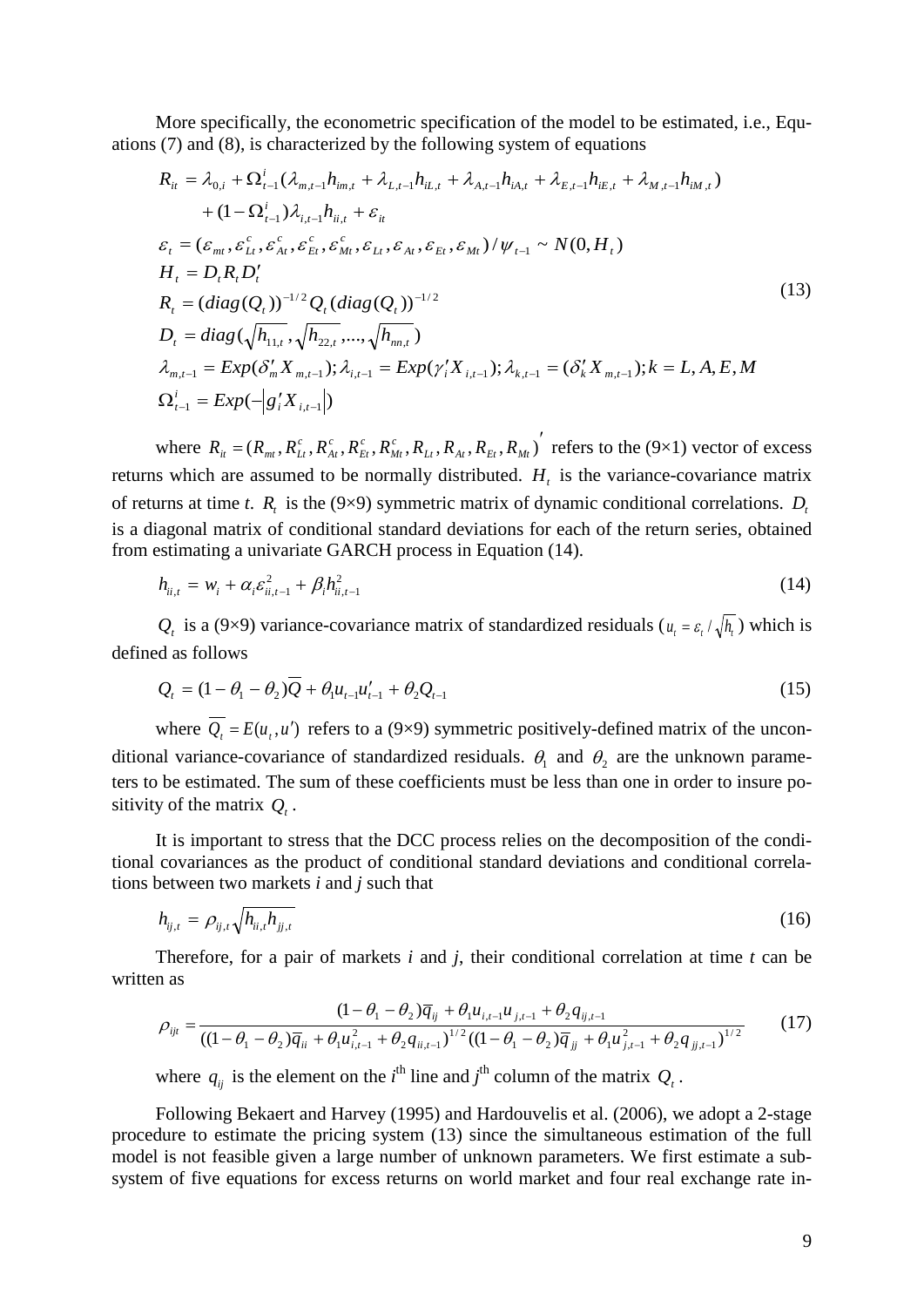dices. This stage allows us to obtain the conditional variance of world market and real exchange rate indices, their conditional covariances as well as the prices of world market and exchange rate risks. In the second stage, we estimate the price of local market risk and the time-varying level of integration for each emerging market region in the system (13) by imposing the estimators obtained from the first stage. Note that by doing so we explicitly maintain the same prices of world market and exchange rate risks across different emerging market regions. The estimation of the vector of unknown parameters ( $\theta$ ) is carried out by the quasi-maximum likelihood estimation (QMLE) method which is robust to departures from normality of return series under some regular conditions (see, Bollerslev and Wooldridge, 1992). The log-likelihood function to be maximized is expressed as

$$
L(\theta) = -\frac{1}{2} \sum_{t=1}^{T} (n \log(2\pi) + 2 \log |D_t| + \log |R_t| + u_t R_t^{-1} u_t)
$$
  
with  $u_t = \varepsilon_t / \sqrt{h_t} = D_t^{-1} \varepsilon_t$ 

Summarizing all, we can, based on estimation results, analyze not only the formation of the total risk premium, but also assess the relevance of the time-varying measure of market integration, as compared to the dynamic conditional correlations which are commonly used to infer the degree of market integration.

#### **4. Data and stochastic properties**

This study investigates the global integration process of four emerging market regions (Latin America, Asia, Southeastern Europe, and Middle East). Monthly data are collected for regional stock market indices, world stock market index, and real effective exchange rate indices over the period from March 31, 1996 to March 31, 2008.

#### *4.1 Stock market returns*

We use the Morgan Stanley Capital International (MSCI) World market index, which is the value-weighted global market index consisting of the 21-national indices, as a proxy for the global market. For each of the four regions we consider, the value-weighted national market index series constructed by MSCI is used. The returns on world market and on each country index are computed from taking the difference in logarithm between two consecutive index prices. All returns are expressed in US dollars and are converted into excess returns by subtracting the one-month Eurodollar interest rate, taken as the risk-free rate in our study. The Eurodollar rate is obtained from Datastream International database.

#### *4.2 Real exchange rate indices*

We use the real effective exchange rate (REER) indices to represent the exchange rate risk since variations in the inflation rates of emerging countries are much significant in comparison to those in the exchange rates. For each emerging region, the REER index is measured by the geometric weighted average of all individual countries' exchange rates against the US dollar, where the weights are the share of each country in the foreign trade with the United States. These indices are calculated monthly by using exchange rate and trade data from Datastream International, the Federal Reserve Bank of St Louis, and the IMF's International Financial Statistics. Their returns are computed from taking the difference in logarithm between two consecutive index values. By construction, the REER index also allows for cross-country comparisons of changes in trade competitiveness.

#### *4.3 Global and local information variables*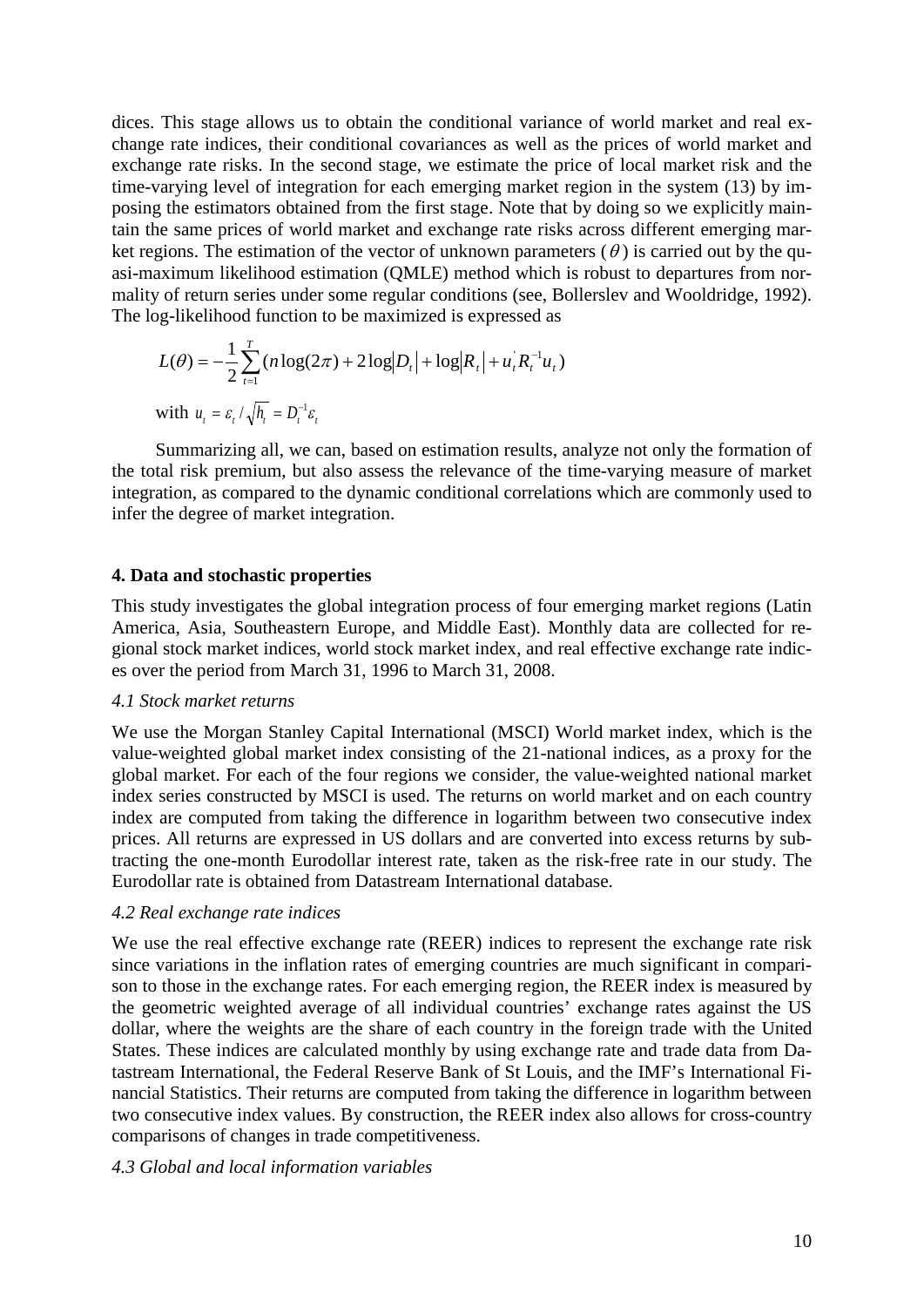Global instrumental variables are used to explain changes in the prices of world market and foreign exchange risks. Following Hardouvelis et al. (2006) and Carrieri et al. (2007), we employ the following variables: the dividend yield (dividend-to-price ratio) of the world market portfolio (MSCI World index) in excess of the 30-day Eurodollar interest rate which is denoted by WDY, the variation in the US term premium (USTP) which is measured by the yield spread between 10-year US Treasury notes and 3-month US Treasury bills, the return on the S&P's 500 stock market index  $(RSP)^4$  $(RSP)^4$ , and the variation in the 1-month US Treasury bill yield (1mUSTB). Data concerning these information variables are obtained from MSCI and the IMF's International Financial Statistics databases*.*

The local instrumental variables for each region, which are used to infer the changes in the local price of risk, include the dividend yield of a regional market portfolio (RDY), the return on the regional stock market index in excess of the 30-day Eurodollar interest rate (RRI), and the variation in the trade-weighted average regional inflation rate (VIR). Data are extracted from MSCI and Datastream International.

#### *4.4 Instruments for the dynamic measure of financial integration*

Two information variables are used in this study to capture the evolution of market integration. They are the variation in the US term premium (USTP) and the level of market openness of the region under consideration. Accordingly, the time-varying degree of market integration is modeled as follows<sup>[5](#page-11-1)</sup>:

$$
\Omega_{t-1}^i = Exp(-|\alpha_0 + \alpha_1 OPENNESS_{i,t-1} + \alpha_2 USTP_{i,t-1}|)
$$
\n(20)

The degree of market openness of a region is measured by the ratio of imports plus exports to GDP. This variable is computed using data from MSCI, World Bank's International Finance Corporation, and Datastream International. It is useful in that trade liberalization is commonly considered as a factor of convergence between markets as well as a key element for the elaboration of international development strategy. This liberalization process has sharply accelerated in a number of emerging market countries during the early 1980s in order to deal with the lack of resources available to finance economic growth, and to remedy the poor performance of their financial markets. Bekaert and Harvey (1997, 2000), Rajan and Zingales (2001), and Bhattacharya and Daouk (2002) document that higher degree of market openness led to increase the exposure of national markets to global risk factors. Thus, as the markets became more open to foreign trade and capital flows, their level of economic integration would rise, and asset exchanges became significant. Accordingly, the degree of market openness can be a potential factor in promoting financial integration.

As to the US term premium, it is found to have significant impacts on the formation of the total risk premium (Fama and French, 1992; Priso, 2001), and to reflect variations in investors' average risk aversion (Avramov, 2002). Moreover, Chinn and Forbes (2003), and Kose et al. (2003), among others, show that international interest rates have substantial effects on valuation and on financial asset allocation in international context. For their part, Adler and Qi (2003) use the interest rate spread as a factor of financial integration, and find that this variable affects the mobility of international capital flows which, in turn, leads to changes in the level of market integration.

#### *4.5 Stochastic properties of the data*

<span id="page-11-0"></span><sup>&</sup>lt;sup>4</sup> Hardouvelis et al. (2006) consider the default premium, measured by the difference in yields between a bond

<span id="page-11-1"></span><sup>&</sup>lt;sup>5</sup> Since there is a numerical convergence problem at the estimation stage when we have more than two unknown<sup>5</sup> Since there is a numerical convergence problem at the estimation stage when we have more than two unknown parameters, only two information variables are used to explain the changes in financial integration measure.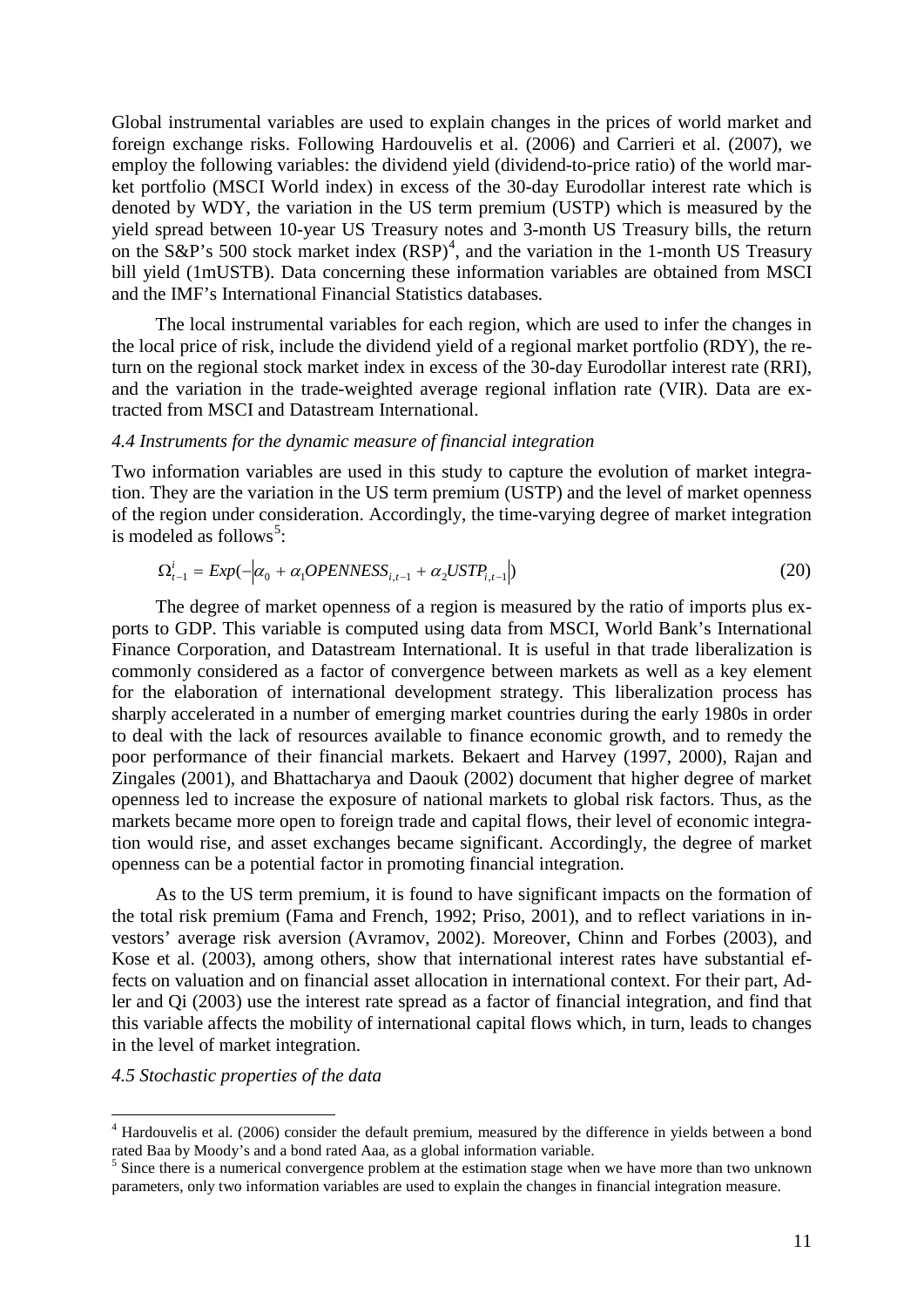Table 1 reports the main statistics of return series for stock market indices and real exchange rate indices for four emerging regions considered. Examination of these statistics shows that the Emerging Middle-East region has the highest average excess return (0.454%), followed by the Emerging Southeastern Europe (0.365%), Emerging Latin America (0.029%), and Emerging Asia (-0.043%). The Emerging Southeastern Europe was the most volatile during the studied period in terms of standard deviation (12.761%), while the Emerging Asia was the least volatile (2.34%). The skewness coefficients are negative for all the regions, except for the Emerging Southeastern Europe. They are significantly different from zero for almost all regions, indicating the presence of asymmetry in the return generating process. In addition, all the return series are characterized by a kurtosis coefficient statistically significant and greater than 3, and have, as a result, distribution tails that are thicker than those in a normal distribution. The findings from Jarque-Bera test, which are not presented here for concision purpose, confirm the rejection of normality.

Regarding the real exchange rate indices, the statistics presented in Panel B of Table 1 indicate that average returns range from 0.789% (Emerging Southeastern Europe) to 2.248 (Emerging Latin America). As with the stock market returns, the hypothesis of normality is rejected for all the indices considered.

Panel C of Table 1 shows the unconditional correlation matrix of return series considered. The highest correlation is observed for the pair of Emerging Latin America and world stock market (0.70). This can be explained by the relatively large share of Latin American emerging markets in the world market. The Emerging Southeastern Europe has the lowest unconditional correlation with the world market (0.39). The correlations of the Emerging Asia and Middle East with the world market are 0.54 and 0.56 respectively. As for correlations between regional stock returns and real exchange-rate index returns, we note in particular a negative correlation in the case of Emerging Asia and Southeastern Europe (-0.01).

We also perform Engle (1982)'s test for the  $6<sup>th</sup>$  order of conditional heteroscedasticity and cannot reject the hypothesis of no ARCH effects for all return series considered, which motivates our choice of GARCH modeling approach for conditional variance processes.

Table 2 shows the autocorrelations and partial autocorrelations of excess returns on stock market indices and returns on real exchange rate indices. We note in particular that only the first-order autocorrelations are significant at the 5% level for stock returns, and at the 1% level for currency returns.

#### **5. Empirical results**

#### *5.1 Prices of world market and foreign exchange risks*

As discussed above, we first estimate the system (13) for excess returns on world market, and returns on four real exchange rate indices. The estimation results and residual diagnosis are reported in Table 3. Panel A presents the estimated parameters for the price of world market risk. Accordingly, the coefficients associated with the US term premium, returns on S&P's 500 index, and variation in the yield of 1-month US Treasury bills are significant at the 10% level. The excess dividend yield of the world market has, however, insignificant effect on the evolution of the price of world market risk. Results of the Wald tests of nullity and constancy restrictions on the price of world market risk, reported in Panel C, clearly rejects the null hypotheses that the latter is equal to zero and constant, which confirms the findings of previous studies including Bekaert and Harvey (1995), and Carrieri et al. (2007).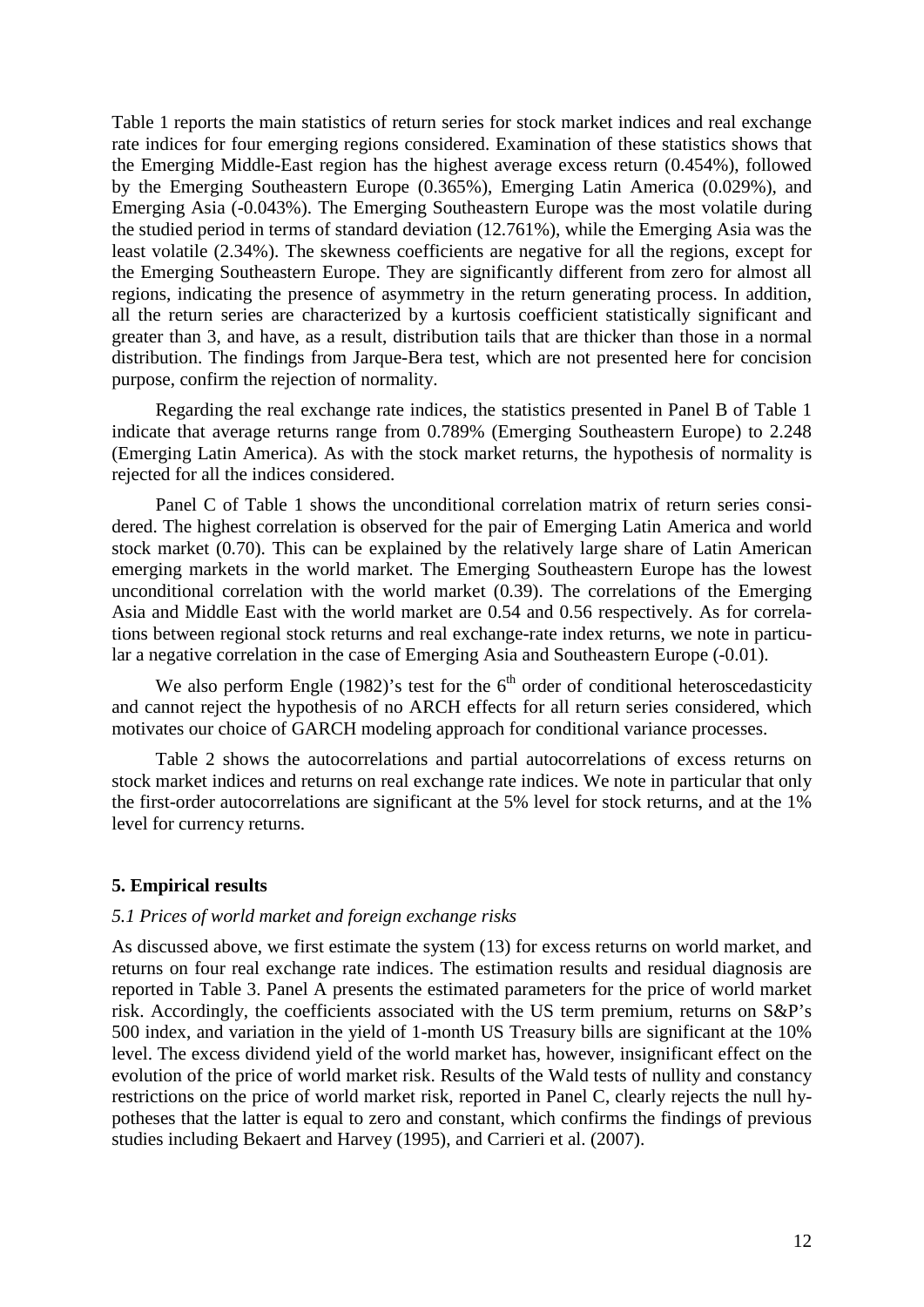Turning out to the analysis of the prices of foreign exchange risk associated with fluctuations of each of the four regional trade-weighted real exchange rate indices vis-à-vis the US dollar, we first observe that they are mainly driven by the excess dividend yields of the world market, the S&P's 500 index returns, and the change in the yield of the 1-th US treasury bills because the associated coefficients are statistically significant at the conventional levels in all cases (Panel B). Note however that the change in the 1-month US Treasury bill rate is not significant in case of Emerging Middle East, while the US term premium, contrary to common expectations, provides information about the price of real exchange rate risk for only one (Emerging Asia) out of four cases. Second, we employ the Wald test to investigate the null hypotheses that the price of exchange risk is zero and constant respectively. The obtained results, reported in Panel D of Table 3, indicate the rejection of these null hypotheses at the 1% level for all emerging regions considered. These findings are effectively in agreement with those of previous studies, including Carrieri et al. (2007) and Tai (2007), in that the exchange rate risk is a relevant factor of risk for asset pricing in emerging markets, and that they change over time. We finally examine the hypotheses of joint nullity and constancy of all the four prices of exchange rate risk and find evidence against their validity.

Panel E of Table 3 presents a detailed analysis of the model's residuals where we examine their normality, autocorrelation and conditional heteroscedasticity properties. It appears that normality of estimated residuals can be rejected for four currency returns. The departure from normality decreases substantially for world returns, but it remains significant at the 10% level. This finding globally justifies the use of QMLE procedures. The Ljung-Box test reveals that the first-order autocorrelations of the standardized residuals still remain significant, but their values decrease substantially. The Engle (1982)'s test for conditional heteroscedasticity of the standardized residuals indicates that ARCH effects no longer exist in all cases, thus revealing the appropriateness of the GARCH modeling approach. We note finally that although all the coefficients in the multivariate DCC-GARCH process for conditional variances and covariances are not reported, most of them are significantly different from zero at the 1% and 5% levels. Overall, this confirms the time-variation in both prices and quantities of risk as we have found based on Wald tests.

#### *5.2 Time-varying world market integration of emerging market regions*

Table 4 reports the descriptive statistics of our time-varying measure of market integration, which is obtained by estimating the whole system  $(13)$ , while imposing the estimates from the subsystem for world and four exchange rate index returns<sup>[6](#page-13-0)</sup>. The four emerging market regions are only weakly integrated into world markets since the integration measures average between 0.321 (Emerging Asia) and 0.430 (Emerging Latin America). The statistical significance of most coefficients associated with the degree of trade openness and US term spread suggests that they are important determinants of the degree of market integration.

In Figure 1 we depict the time-paths of financial integration measure for four emerging market regions. We see at the first sight that both the evolution and the level of market integration are not identical across different regions. Specifically, the degree of market integration of Emerging Latin America fluctuates sharply over time and has experienced several reversals, in particular during financial crisis times (e.g., the Asian crisis 1997-1998, the Brazilian crisis in 1999 and the Argentinean crisis in 2001). The low level of integration during the earlier 1990s can be explained by the divergence of economic policies among the member countries because they followed a strategy of decoupling from world market and international competition. Since the beginning of 2000s, this region exhibits increasing integration following

<span id="page-13-0"></span><sup>&</sup>lt;sup>6</sup> Most of the estimates of the individual coefficients on the local information variables are significant, which suggests time-variation in the local prices of risk. They are available under request to the corresponding author.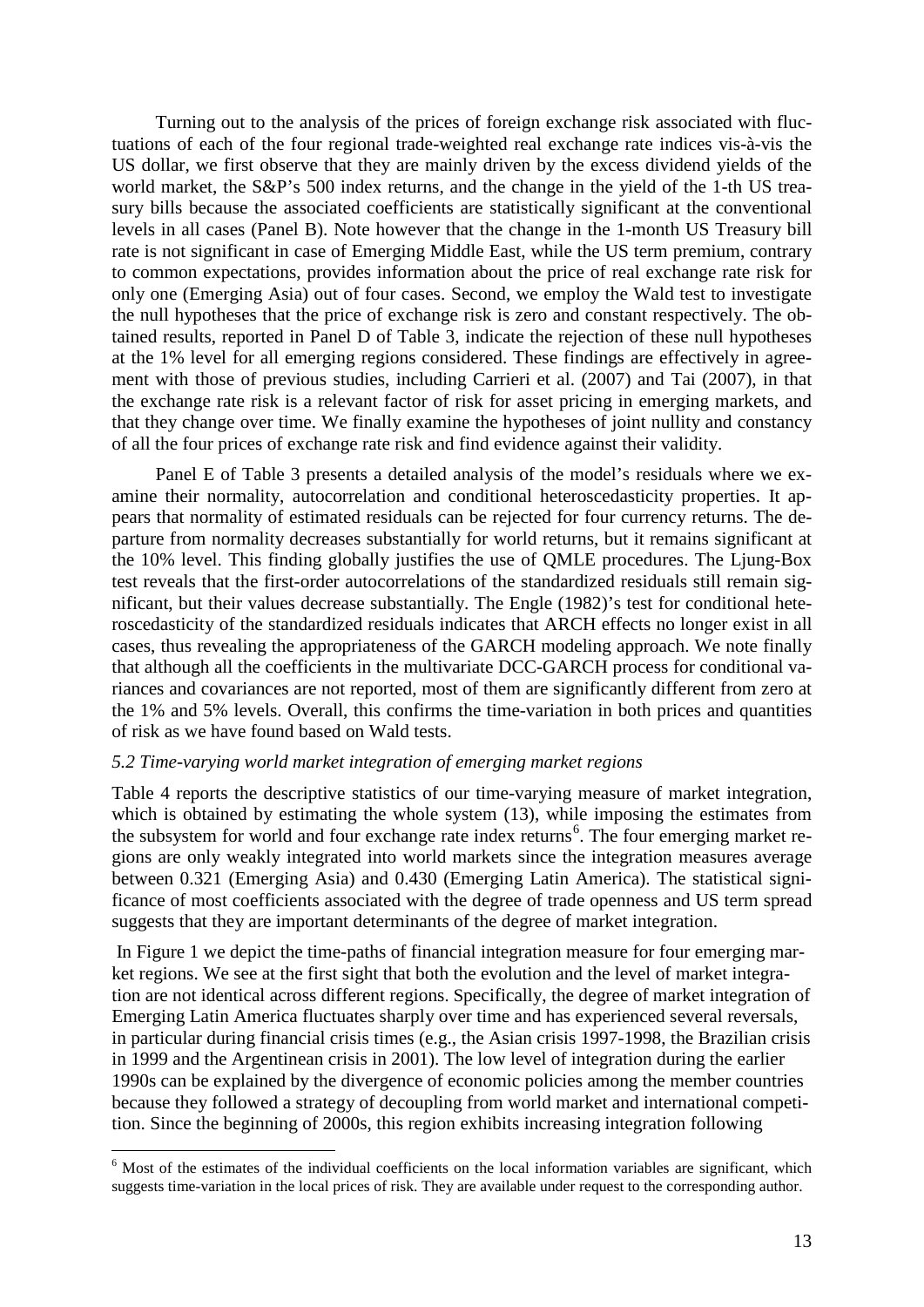greater degrees of stock market liberalization and economic cooperation at both regional and international levels. Arouri (2006) investigates the global integration of five Latin American countries over the period 1973-2003, and documents an average level of integration of 0.403, which is very close to our result. His work offers an indication of increasing integration in recent years and explains this by the creation of new financial instruments such as American Depository Receipts and Closed-end Country Funds. Our study shows further that the trend towards full integration of the Emerging Latin America cannot be confirmed using more rcent data.

The Emerging Asia shows a far lower level of world integration than the Emerging Latin America. With an average level of about 0.321, it is the least integrated region within the world market. Its process of financial integration has begun with structural reforms aimed at stimulating the private sector and opening markets to foreign investors in the late 1980s (Nicolas, 1997). A close inspection of the integration patterns for this region indicates a level of integration greater than 0.50 during crisis period (2001-2002), and a sharp increase in the level of integration beginning in 2006. Carrieri et al. (2007) show, however, an increasing trend of integration for the Emerging Asia since 2002 and onwards. Arouri (2006) finds an average integration level for the Asian markets of 0.56. This level is higher than ours because the author considers seven Asian markets including two developed ones (Hong Kong and Singapore). Moreover, the rise in the level of financial integration during the recent period can be explained by the greater openness of the Asian area to foreign trade, high growth rates, and the impacts of international financial shocks. According to Bormann et al. (1995), growth seems to be the main factor contributing to strengthening the regional and global integration of Asian area countries. The economic success of Japan and the newly-industrialized countries has encouraged private firms to invest in the developing countries in the region and thereby improves the dynamics of regional financial markets.

In regard to the Emerging Southeastern Europe, its average level of financial integration is fairly high in comparison to other areas (0.416) despite the relatively slow progress towards maturity of equity markets and the regional disparities among member countries in terms of both economic policies and financial infrastructure. This area reached a significant peak in its integration level in May 2001 with a value very close to 0.9. This peak is likely to be related to the financial shock transmission following terrorist attacks on the US World Trade Center rather than to the adhesion of Southeastern European countries to the Euro zone. Between the end of 2002 and the end of 2004, the Emerging Southeastern Europe was characterized by an average level of global integration higher than during other subperiods. We think that its member countries' entrance into the European Union seems to have contributed to this dynamic and made the markets more interdependent. It is also interesting to note that the financial integration of this area has significantly increased since early 2007 after briefly falling during 2005-2006, probably because of the higher interdependencies generated by shocks associated with the US subprime and banking crises. For years to come we may expect a higher level of integration resulting from the establishment of a transnational cooperation program among 16 Southeastern European countries over the 2007-2013, which is intended to strengthen competitiveness and the integration of the area into the European Union and the world market.

The integration level of the Emerging Middle East varied widely over time, between less than 0.1 and more than 0.8, with an average of 0.351. The results obtained are similar to those presented in Arouri (2006), who found an average level of about 0.334. Note that this region was more integrated into the world market during the 2002-2003 period than in other subperiods, with a rising trend beginning in 2007.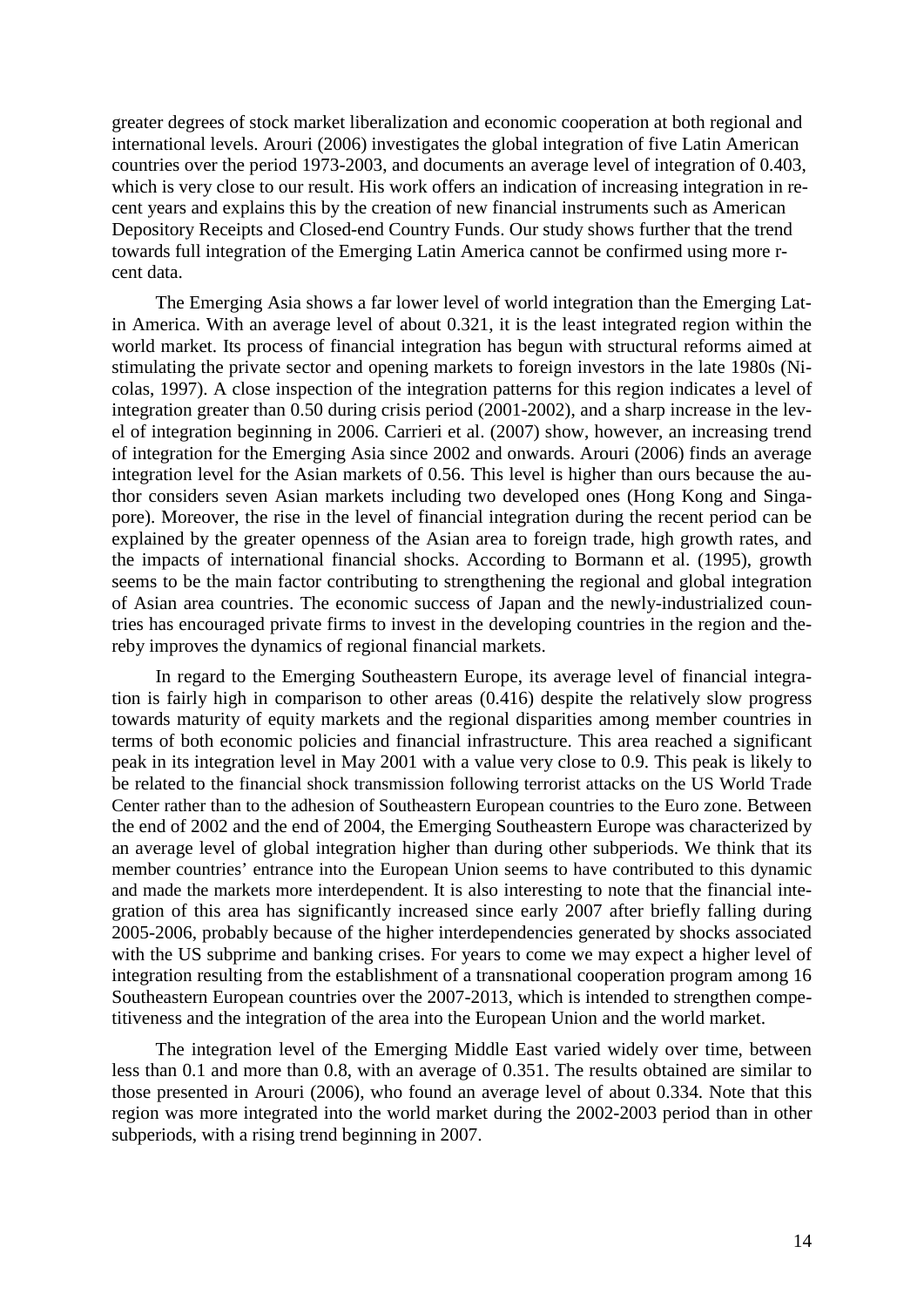Generally speaking, the dynamics of the global integration process of four emerging market regions shows a slight upward trend in recent years. These results are reasonably reliable because the high values observed for the integration measures seem to reflect the economic conditions of the regions studied, and to not necessarily coincide with crisis or turbulence episodes. We subsequently examine the relevance of our integration measures by comparing them with conditional correlations which capture financial interdependences.

#### *5.3 Market integration and formation of total risk premium*

The total risk premium (T\_RPR) can be broken down into two components. The first component, called a global risk premium (G\_RPR), consists of world market risk premium and exchange rate risk premium. It is weighted by the level of integration  $\Omega_{t-1}^i$ . The second one, referred to as the local risk premium (L\_RPR), is weighted by the level of market segmentation  $(1 - \Omega_{t-1}^i)$ . Formally, the total risk premium for region *i* (*i* = L, A, E, and M) is given by

$$
T \,_RPR_{i,t} = G \,_RPR_{i,t} + L \,_RPR_{i,t}
$$
\n
$$
G \,_RPR_{i,t} = \Omega_{t-1}^i \left[ \lambda_{m,t-1}Cov_{t-1}(R_{it}^c, R_{mt}^c) + \lambda_{L,t-1}Cov_{t-1}(R_{it}^c, R_{Lt}^c) \right]
$$
\n
$$
G \,_RPR_{i,t} = \Omega_{t-1}^i \left[ + \lambda_{A,t-1}Cov_{t-1}(R_{it}^c, R_{At}^c) + \lambda_{E,t-1}Cov_{t-1}(R_{it}^c, R_{Et}^c) \right]
$$
\n
$$
L \,_RPR_{i,t} = (1 - \Omega_{t-1}^i)\lambda_{i,t-1}Var_{t-1}(R_{it}^c)
$$
\n
$$
(18)
$$

The time-variations of the total risk premium and its local component for each emerging region are shown in Figure 2. We see that the total risk premium changes considerably over time according to international and regional economic conditions, and that it is mainly composed of local risk premium. Specifically, for the Emerging Latin America the total risk premium firstly had very high values during the 1997-1998 Asian financial crisis, and then rose during 2001, 2002, and 2007. The local risk premium, being the main component of the total risk premium, is very significant during the 1996-2001 subperiod, which indicates that the dynamics of expected returns in this region is better explained by the local risk factor than by the global and exchange rate risk factors. There are also several short periods where international investments are not attractive since the global risk premiums were negative (e.g., third quarter of 2004, and end of 2006). As regards the Emerging Asia, the local risk premium seems to be particularly low during the 2000-2003 subperiod, and from 2006 onwards. This confirms the increase in the level of this region's integration during these subperiods because stock returns depend more on global risk factors than on the local risk factor. The 1997 subperiod preceding the Asian crisis is also characterized by a low degree of segmentation. Similar to the two previous regions, the Emerging Southeastern Europe has a very variable total risk premium throughout the study period, and experienced in particular two peaks, one in 1997 and the other in 2001. Here again, the local risk premium constitutes the principal component of the total risk premium, in spite of a downward trend during recent years which reduces the global risk premium, and as a result the overall financial risk of this region. Apart from a low level of risk premium during the Asian crisis, very seminar tendencies, in particular the dominance of the local risk premium, are observed for the Emerging Middle East. When relating the evolution of total risk premiums to that of time-varying market integration, it appears that the periods of high global integration of emerging regions were coupled with lower risk premiums. This can be fundamentally explained by the greater access of emerging markets to global financial markets that reduces the overall cost of capital.

Table 5 reports the average values of the total, the global and local risk premiums. The two-sided Student-t test indicates that both the global and local risk premiums are significantly different from zero at the 1% level for all the regions considered. The Emerging Middle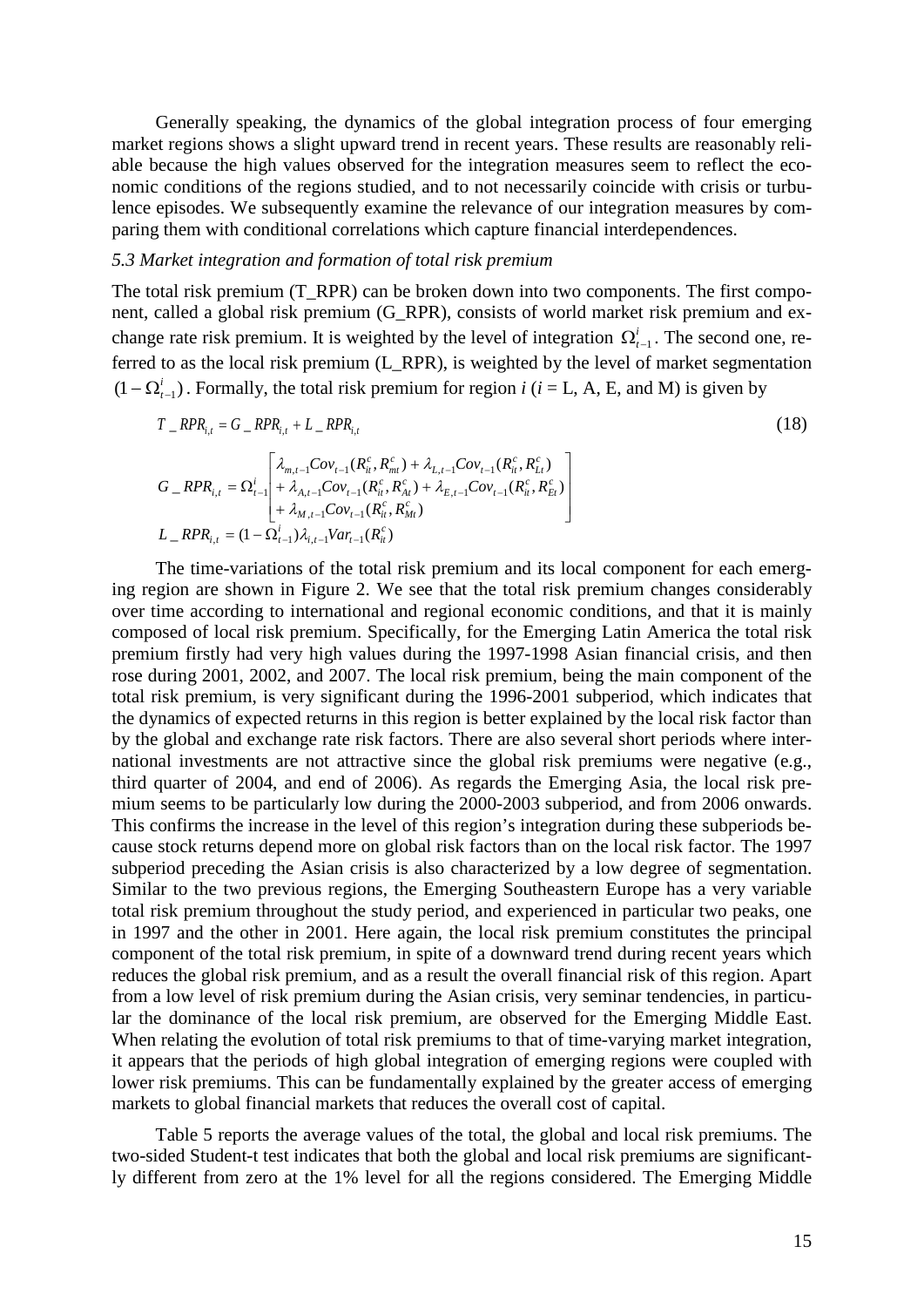East has the highest total risk premium (11%), followed by Emerging Latin America (8.4%), Southeastern Europe (5.5%), and Asia (5%). The local risk premiums are on average greater than the global premiums for Emerging Asia, Southeastern Europe, and Middle East. The local risk premium in Emerging Middle East is the largest and represents 84.13% of the total risk premium. This result is in fact expected, given the high risk exposure of this region's member countries, e.g., repeated political and economic crises. For the remaining regions, the proportion of local risk premium in the total risk premium ranges from 50% (Latin America) to 73.6% (Southeastern Europe). The analysis of risk premiums thus confirms our previous findings that Emerging Latin America is the most integrated region into the world market.

#### *5.4 Time-varying integration measure versus dynamic conditional correlation*

Modern portfolio theory states that global investors can obtain diversification benefits from adding into their portfolios the assets that are negatively and weakly correlated. Longin and Solnik (1995) show that correlations of international stock markets vary over time, while Ang and Bekaert (1999) detect an increase in correlations during periods of falling markets and a reduction in the correlation in periods of rising markets*.* Other studies, including King and Wadhwani (1990), and Calvo and Reinhart (1995), document that correlations between international stock markets are higher during crisis periods than during normal periods. However, the correlation coefficient might be a biased indicator of the level of market integration because they tend to increase during periods of high volatility, and to decline during periods of low volatility. Moreover, we know that a market's index return depends upon two components: a common component connected to the world market fluctuations which are expected to affect all the individual markets, and an intrinsic component which belongs to the market considered. For this reason, two markets may be perfectly integrated (i.e., prices of risk are identical) without being strongly correlated, if the respective intrinsic components are much more important than the common component. Pukthuanthong and Roll (2009) demonstrate formally that the correlation among index returns is an imperfect measure of financial integration. Carrieri et al. (2007) also conclude that the correlation of an emerging market's index returns with the world market significantly underestimates the integration index, whose estimation is conditional on real economic activities. To further shed lights on this issue, we now compare the integration index of an emerging region to its dynamic conditional correlation (DCC) with the world market, obtained from estimating the system (13) which incorporates the multivariate DCC-GARCH process.

We report in Table 6 several statistics of the DCC series, and depict in Figure 3 the time-variations of the DCC series together with the time-varying market integration measures. The results suggest that, in general, conditional correlations overestimate the degree of global integration of emerging market regions with the world market during certain periods, and underestimate it during others. They also appear to be more stable than the integration measure which varies depending on the degree of trade openness and the US term premium. A region-by-region analysis shows that, on average, the conditional correlation between the Emerging Latin America and the world market is slightly weaker than the market integration index (0.405 versus 0.435). The average values of conditional correlations exceed those of market integration indices for the Emerging Southeastern Europe (0.469 versus 0.416), and Emerging Middle East (0.394 versus 0.351). The Emerging Asia's average conditional correlation with the world market is 0.61, almost twice the average integration level (0.321).

Overall, our results show that on average conditional correlations overestimate the level of emerging market integration, except for the Latin American region. At the same time, they do not exhibit any particular tendency to rise or fall, whereas we find an increase in the level of market integration during crisis periods, and a rising trend beginning in 2004. This evi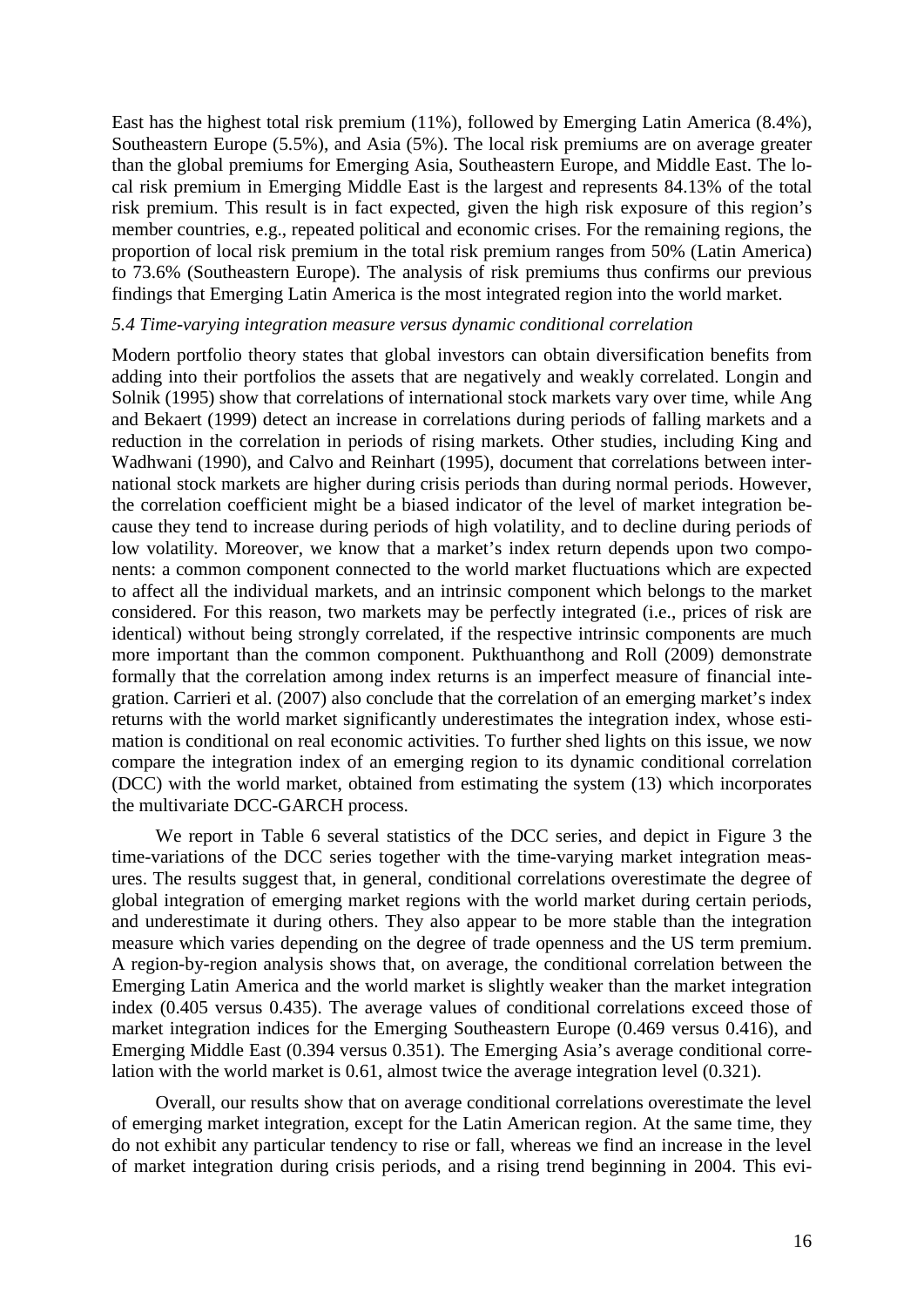dence clearly suspects the pertinence of correlation coefficient as indicator of market integration.

#### **6. Conclusion**

The purpose of this paper is to study the dynamics of the global integration process of four emerging market regions into the world market, while taking into account the importance of exchange rate and local market risk. An international capital asset pricing model suitable for partially integrated markets and departure from purchasing power parity was developed in the spirit of Bekaert and Harvey (1995)'s regime-switching model in order to explain the timevariations in expected returns on regional emerging market indices. In its fully functional form, the model allows the market integration measure as well as the global and local risk premiums to vary through time.

Overall, we find that the level of market integration varies widely over time and is satisfactorily explained by the degree of trade openness and variation in the US term premium. Even though it reaches fairly high values during several periods, and exhibit an upward trend towards the end of the estimation period, the emerging market regions considered still remain substantially segmented from the world market. These results thus suggest that diversification into emerging market assets continue to produce substantial profits and that the asset pricing rules should reflect a state of partial integration. Our investigation, which addresses the evolution and formation of total risk premiums, confirm this empirically. In fact, decomposition of the total risk premium shows that the local risk factor, i.e., the variance risk related to the regional market index, explains more than 50% of the total risk premium on average. The largest proportion obtained is for the Emerging Middle East (84.13%). Finally, time-varying conditional correlations, estimated from the multivariate DCC-GARCH process, appear to be a biased indicator of financial integration.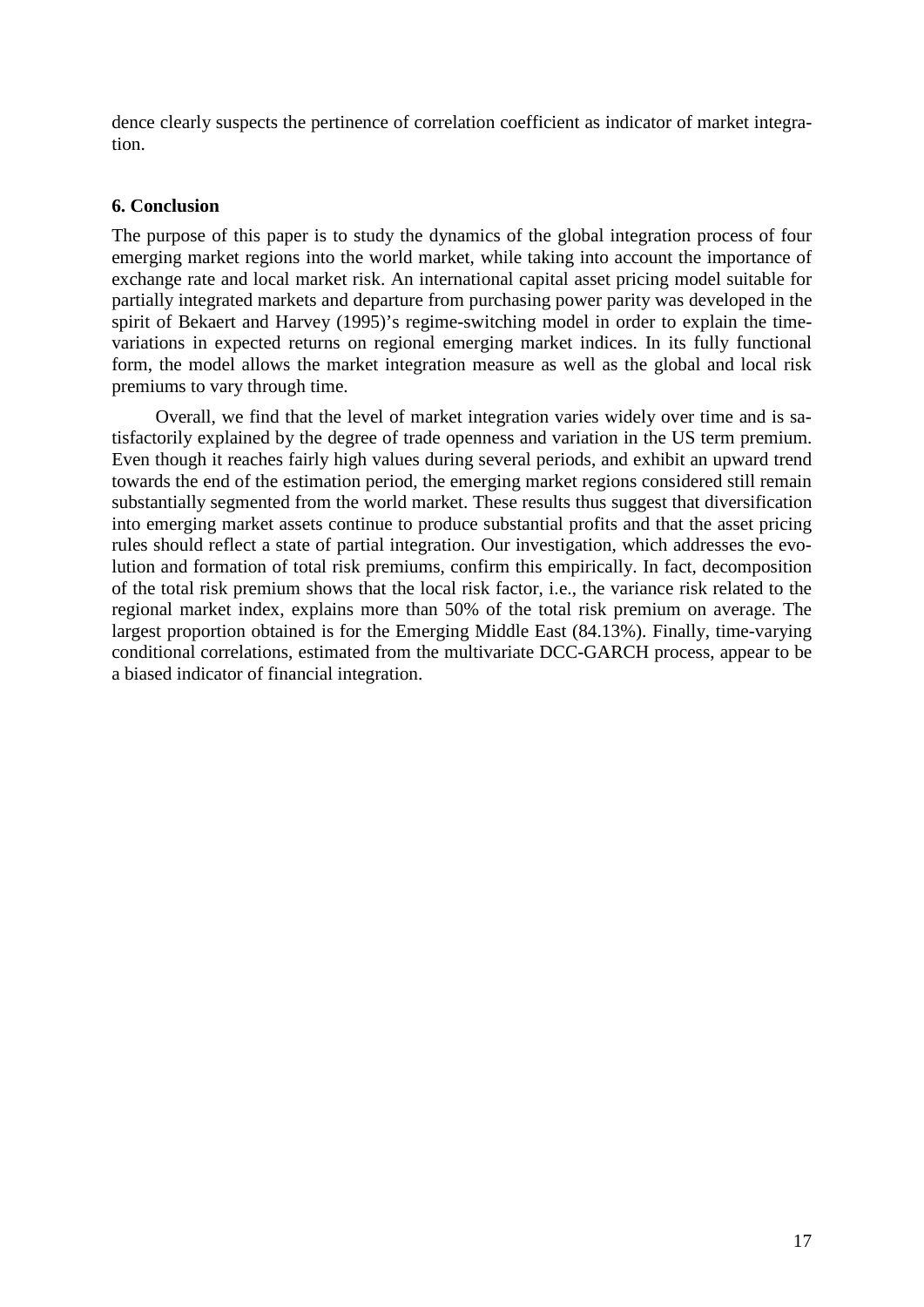#### **References**

- Adler, M., Dumas, B., 1983. International portfolio selection and corporation finance: A synthesis. Journal of Finance 38, 925-984.
- Adler, M., Qi, R., 2003. Mexico's integration into the North American capital market. Emerging Economic Review 4, 91-120.
- Ang, A., Bekaert, G., 2002. International asset allocation with regime shifts. Review of Financial Studies 15,pp. 1137-1187.
- Arouri, M.H., 2006. Testing world equity market integration: New evidence from the ICAPM. Euro-Mediterranean Economics and Finance Review 5, 6-15.
- Avramov, D., 2002. Stock return predictability and model uncertainty", Journal of Financial Economics 64(3), 423-58.
- Bekaert, G., Harvey, C. R., 1995.Time-varying world market integration. Journal of Finance 50 (2), 403-444.
- Bhattacharya, U., Daouk, H., 2002. The world price of insider Trading. Journal of Finance 57, 75-108.
- Bekaert, G., Harvey, C. R., 1997. Emerging equity market volatility. Journal of Financial Economics 43, 29-77.
- Bekaert, G., Harvey, C. R., 2000. Foreign speculators and emerging equity Markets. Journal of Finance 55, 565-613.
- Bekaert, G., Harvey, C. R., Lumsdaine, R., 2002a. The dynamics of emerging market equity flows. Journal of International Money and Finance 21, 295-350.
- Bekaert, G., Harvey, C. R., Lumsdaine, R., 2002b. Does financial liberalization spur growth? mimeo. Columbia University.
- Bekaert, G., Harvey, C. R., Lundblad, C., 2007. Liquidity and expected returns: Lessons from emerging markets. [Review of Financial Studies](http://rfs.oxfordjournals.org/) 20, 1783-1831.
- Bekaert, G., Hodrick, R.J. R., Zhang, X., 2009. International stock return comovements. [The](http://rfs.oxfordjournals.org/) Journal of Finance 64(06), 2591-2626.
- Black, F., 1974. International capital market equilibrium with investment barriers. Journal of Financial Economics 1, 337-352.
- Bollerslev, T., 1990. Modeling the coherence in short-run nominal exchange rates: A Multivariate generalized ARCH approach. Review of Economics and Statistics 72, 498-505.
- Carrieri, F., 2001. The effects of liberalization on market and currency risk in the European Union. European Financial Management 7, 259-290.
- Carieri, F., Errunza, V., Majerbi, B., 2006. Does emerging market exchange risk affect global equity prices? Journal of Financial and Quantitative Analysis 41, 511-540.
- Carrieri, F., Errunza, V., Hogan, K., 2007. Characterizing world market integration through time. Journal of Financial and Quantitative Analysis 42(04), 915-940.
- Cappiello, L., Engle, R., Shepard, K., 2006Asymmetric dynamics in the correlations of global equity and bond returns. Journal of Financial Econometrics 4(4), 537-572.
- Chinn, M., Forbes, K., 2003. A Decomposition of global linkages in financial markets over time. NBER Working Paper n° 9555.
- Claessens, S., Rhee, M.,1994 .The effects of equity barriers on foreign investment in developing countries., in: Frankel, J.A. (Ed.), Internationalization of Equity Markets. University of Chicago Press, Chicago and London, 231-271.
- Chambet, A.,Gibson, R., 2008. Financial integration, economic instability and trade structure in emerging markets. Journal of International Money and Finance 27, 654-675.
- Cooper, I., Kaplanis, E., 2000. Partially segmented international capital market integration budgeting. Journal of International Money and Finance 43, 287-307.
- De Santis, G., Gerard, B., 1997. International asset pricing and portfolio diversification with time varying risk. Journal of Finance 52, 1881-1912.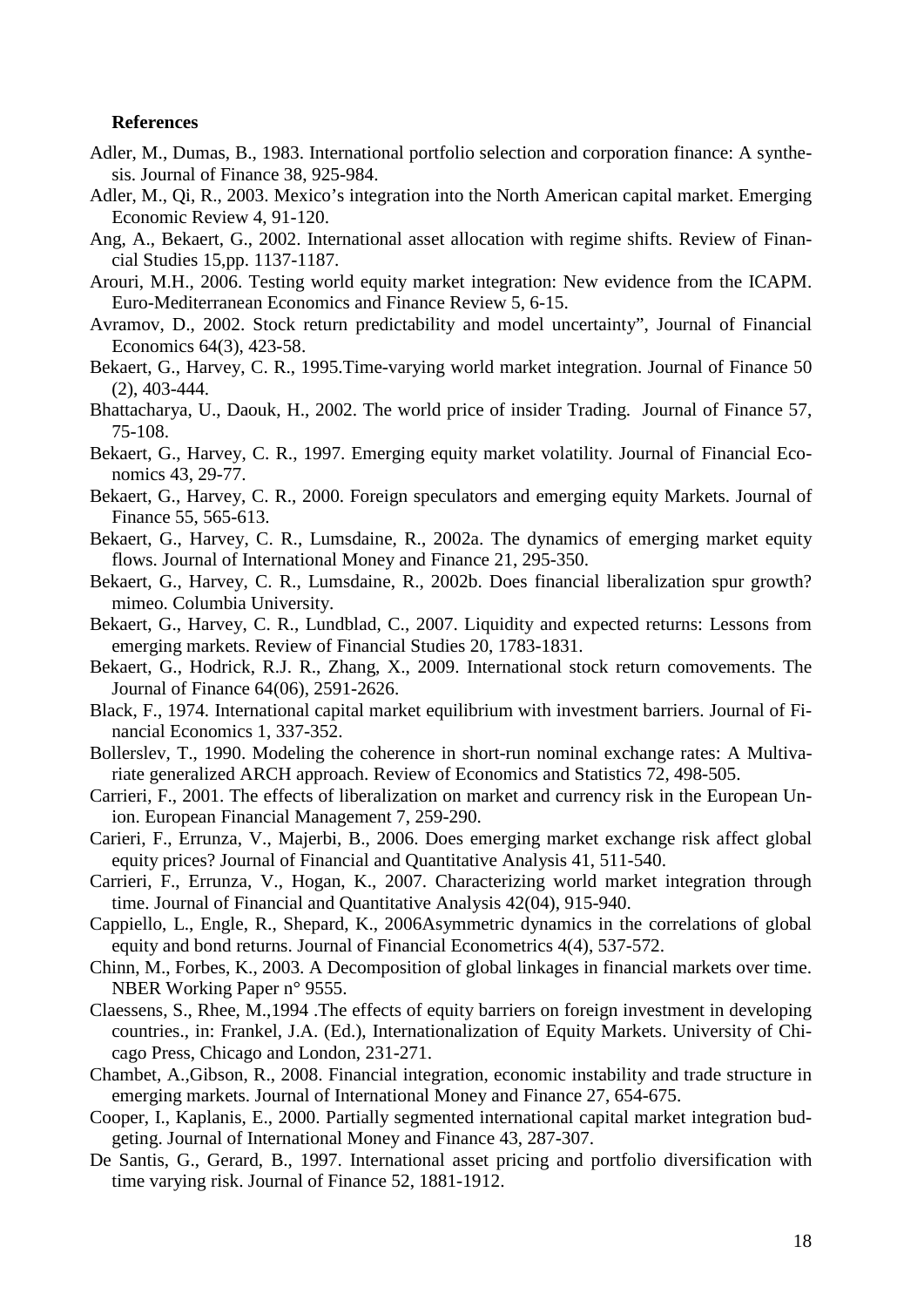- De Santis, G., Gerard, B., 1998. How big is the premium for currency risk. Journal of Financial Economic 49, 375-412.
- De Santis, G., Gerard, B, Hillion, P., 2003. The relevance of currency risk in the EMU. Journal of Economics and Business 55, 427-462.
- Demirgüç-Kunt, A., Huizinga, H., 1995. Barriers to portfolio investments in emerging stock markets. Journal of Development Economics 47, 355-374.
- Dumas, B., Harvey, C., Ruiz, P., 2003. Are correlation of stock returns justified by subsequent changes in national outputs? Journal of International Money and Finance 22(6), 777-811.
- Dumas, B., Solnik, B., 1995.The world price of foreign exchange rate risk. Journal of Finance 50, 445-480.
- Engle, R., 1982. Autoregressive conditional heteroskedasticity with Estimates of the Variance of U.K Inflation. Econometrica 50, 987-1008.
- Engle, R., 2002. Dynamic conditional correlation: A simple class of multivariate GARCH models. Journal of Business and Economic Statistics 20(3), 339-350.
- Engle, R., Kroner, K., 1995. Multivariate simultaneous generalized ARCH. Econometric Theory 11, 122-150.
- Errunza, V., Losq, E., 1985. International asset pricing under mild segmentation: Theory and test. Journal of Finance 40, 105-124.
- Errunza, V., Losq, E., 1989. Capital flow controls, international asset pricing, and investors' welfare: A multi-country framework. Journal of Finance 44, 1025-1037.
- Errunza, V., Losq, E., Padmanabhan, P., 1992.Tests of integration, mild segmentation and segmentation hypotheses. Journal of banking and Finance 16, 949-972.
- Fama, F., French , R., 2004. The Capital asset pricing Model: Theory and Evidence. Journal of Economic Perspectives 18 (3), 25-46.
- Ferson, W. E., Harvey, C.R., 1993. The risk and predictability of international equity returns. Review of Financial Studies 6, 527-566.
- Gerard, B., Thanyalakpark, K., BATTEN, J., 2003. Are the East Asian Markets Integrated? Evidence from the ICAPM, Journal of Economics and Business 55, 585-607.
- Harvey, C., 1991. The world price of covariance risk. Journal of Finance 46(1), 111-157.
- Harvey, J. L., Strauss, W.A., 1987. The new dollar indexes are no different from the old ones. Federal Reserve Bank of Chicago Economic Perspectives, 3-22.
- Hardouvelis, G. A., Malliaropulos, D., Priestley, R., 2006. EMU an European stock market integration. Journal of Business 79 (1), 365-373.
- Hodrick, R., Prescott, E., 1997. Post war US business cycles: A descriptive empirical investigation. Journal of Money, Credit and Banking 29 (1), 1-16.
- Jong , F., Roon, F.A., 2005. Time-varying market integration and expected returns in emerging markets. Journal of Financial Economics 78, 583–613.
- King, M., Wadhwani, S.,1990. Transmission of volatility between national stock markets. The Review of Financial Studies, 3(1), 5-33.
- Kose M., Otrook C., Whiteman C., 2003. Understanding the evolution of world business cycles. Working paper.
- Levine, R., Zervos, S., (1996). Capital control liberalization and Stock Market Development. Policy Research Working Paper WPS 1622, World Bank.
- Lintner, J., 1965. The evaluation of risk assets and the selection of risky investments in stock portfolios and capital budgets. Review of Economics and Statistics 47, 13-37.
- Longin, F., SOLNIK, B., 1995. Is The Correlation in international equity return constant: 1960- 1990?, Journal of International Money and Finance14, 3-26.
- Mpacko Priso, A., 2001. La Prime de risque des actions, Théories et Applications. Edition Dianoia, Paris.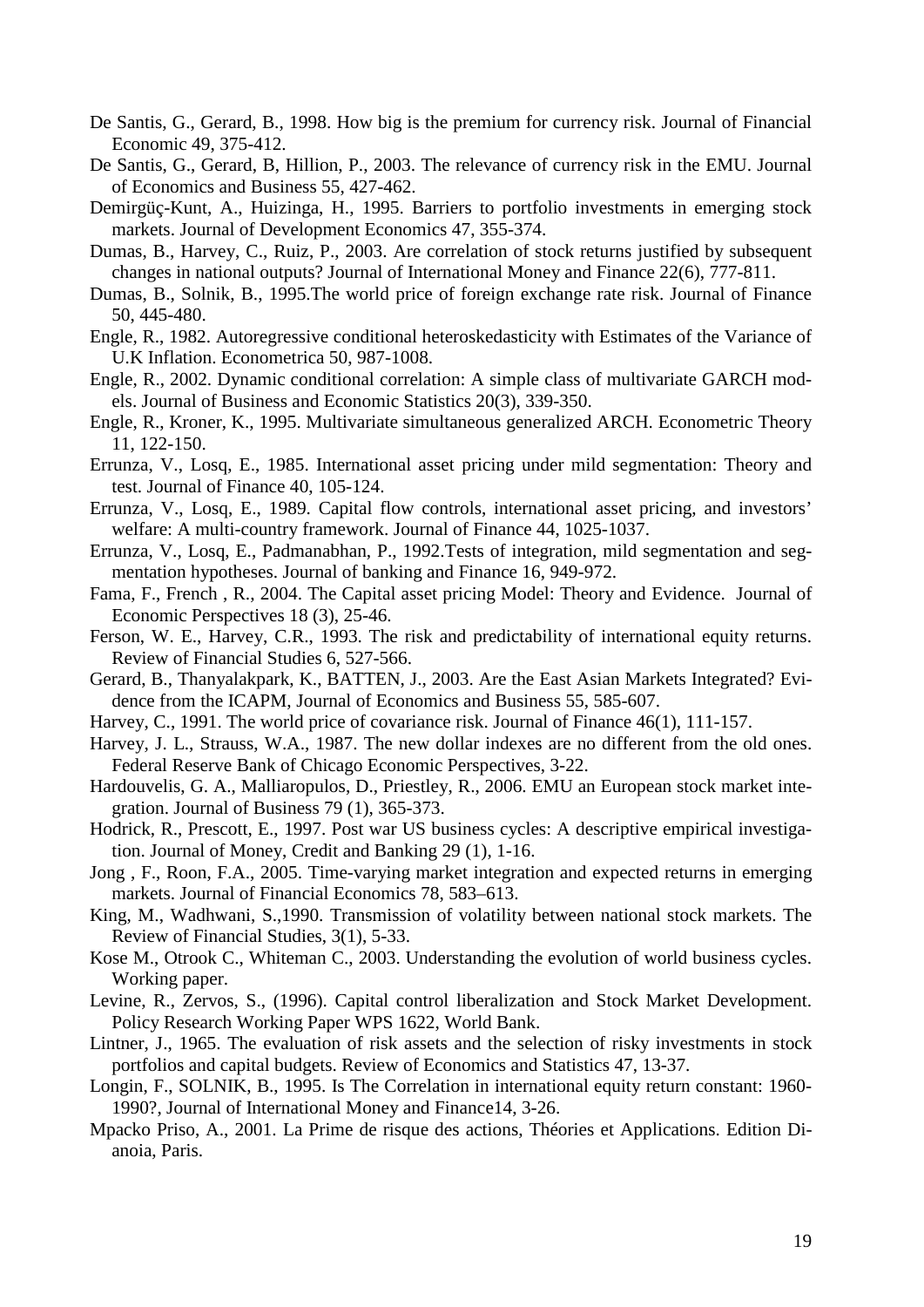- Pukthuanthong, K., Roll, R., 2009. Global market integration: An alternative measure and its application. Journal of Financial Economics 94, 214–232.
- Sharpe, W., 1964. Capital Asset Prices: A theory of market equilibrium under conditions of risk. Journal of Finance 9, 725-742.
- Rajan, R., Zingales, L., 2001. The great reversals: The politics of financial development in the 20th century.Working paper.University of Chicago.
- Stehle, R., 1977. An empirical test of the alternative hypotheses of national and international princing of risky asset. Journal of Finance 33, 493-502.
- Stiglitz, J. E., 2002. Information and the change in the paradigm in economics. American Economic Association 92(3), 460-501.
- Solnik, B., 1974. An equilibrium model of the international capital market. Journal of Economic theory 8, 500-524.
- Stulz, R., 1981. A model of international asset pricing. Journal of Financial Economics 9, 383- 406.
- Tai, C-S., 2007. Market integration and contagion: Evidence from Asian emerging stock and foreign exchange markets. Emerging Markets Review 8(4), 264-283.
- Tai, C-S., 2004. Can currency risk be a source of risk premium in explaining forward premium puzzle? Evidence from Asia-Pacific forward exchange markets. Journal of International Financial Markets, Institutions and Money 13, 291-311.
- Tse, Y.K, 2000. Test for constant correlations in a multivariate GARCH model. Journal of Econometrics 98(1), 107-127.
- Wheatley, S., 1988. Some tests of international equity integration. Journal of Financial Economics 21(2), 177-212.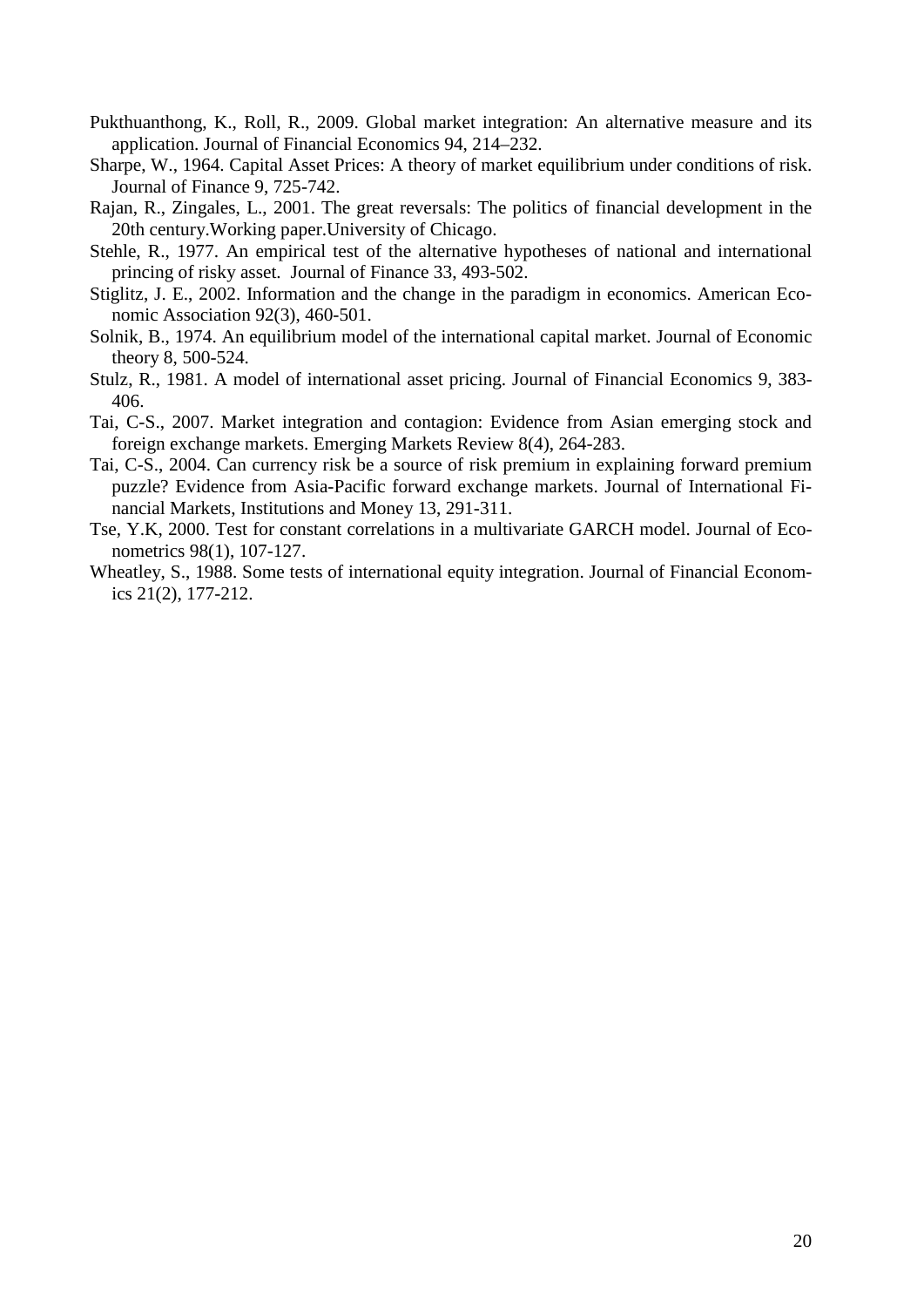|                                                          | Mean $(\%)$                                    | Std. dev. $(\%)$ | Skewness         | Kurtosis      | Jarque-       | ARCH(6)            |  |
|----------------------------------------------------------|------------------------------------------------|------------------|------------------|---------------|---------------|--------------------|--|
|                                                          |                                                |                  |                  |               | Bera          |                    |  |
| Panel A: Excess returns on regional stock market indices |                                                |                  |                  |               |               |                    |  |
| Latin America                                            | 1,00                                           | 4.393            | $-0.542$         | 4.139         | $14.96^{+++}$ | $34.897^{+\!+\!+}$ |  |
| Asia                                                     | 0.99                                           | 2.343            | $-0.411$         | 4.426         | $19.35***$    | $37.284***$        |  |
| Southeastern Europe                                      | 1,00                                           | 12.761           | 6.603            | 76.045        | $313.89^{++}$ | $8.987^{++}$       |  |
| Middle East                                              | 1,01                                           | 3.451            | $-0.607$         | 4.385         | $22.79***$    | $9.326^{++}$       |  |
|                                                          | Panel B: Returns on real exchange rate indices |                  |                  |               |               |                    |  |
| Latin America                                            | 2.248                                          | 10.04            | 0.766            | 8,45          | $191.34***$   | $12.145^{++}$      |  |
| Asia                                                     | 2.074                                          | 8.173            | $-0.714$         | 8,02          | $169.96***$   | $25.044***$        |  |
| Southeastern Europe                                      | 0.789                                          | 8.128            | 0.634            | 8,03          | $180.82^{++}$ | $22.696^{***}$     |  |
| Middle East                                              | 1.744                                          | 7.312            | 0.155            | 9,02          | $224.82***$   | $19.894***$        |  |
| Correlations                                             | Exchange rate                                  | Exchange         | Exchange         | Exchange rate | World         |                    |  |
|                                                          | index $(L)$                                    | rate index $(A)$ | rate index $(E)$ | index $(M)$   | market        |                    |  |
| Latin America                                            | 0.12                                           | 0.39             | 0.24             | 0.03          | 0.54          |                    |  |
| Asia                                                     | 0.33                                           | 0.17             | 0.26             | 0.09          | 0.70          |                    |  |
| Southeastern Europe                                      | 0.15                                           | $-0.01$          | 0.26             | 0.06          | 0.56          |                    |  |
| Middle East                                              | 0.10                                           | 0.12             | 0.10             | 0.03          | 0.39          |                    |  |

**Table 1 – Descriptive statistics of return series**

Notes: L, A, E, and M identify the emerging market regions of Latin America, Asia, Southeastern Europe, and the Middle East. ARCH(6) is the empirical statistics of the Engle (1982)'s test for the 6<sup>th</sup> order of ARCH effects.<br>  $+$  <sup>+</sup> + and <sup>+++</sup> indicate that the null hypothesis of no APCH effects is rejected at the 10% 5% and <sup>+</sup>, <sup>++</sup>, and <sup>+++</sup> indicate that the null hypothesis of no ARCH effects is rejected at the 10%, 5% and 1% levels respectively.

| Table 2 – Autocorrelations of return series |  |
|---------------------------------------------|--|
|---------------------------------------------|--|

| Panel A: Autocorrelations of excess returns on stock market indices |                                                                    |             |             |               |             |               |                        |             |                 |              |
|---------------------------------------------------------------------|--------------------------------------------------------------------|-------------|-------------|---------------|-------------|---------------|------------------------|-------------|-----------------|--------------|
|                                                                     |                                                                    |             |             |               |             |               |                        |             |                 | Southeastern |
| Lag                                                                 |                                                                    | World       |             | Latin America |             | Middle East   |                        | Asia        |                 | Europe       |
|                                                                     | AC                                                                 | <b>PAC</b>  | AC          | <b>PAC</b>    | AC          | <b>PAC</b>    | AC                     | <b>PAC</b>  | AC              | PAC          |
| -1                                                                  | $-0.450^{\circ}$                                                   | $-0.450***$ | $-0.492***$ | $-0.492***$   | $-0.483$    | $-0.483$      | $-0.524$ <sup>**</sup> | $-0.524***$ | ***<br>$-0.531$ | $-0.531***$  |
| 2                                                                   | $-0.075$                                                           | $-0.347$    | 0.020       | $-0.292$      | $-0.031$    | $-0.345$      | 0.194                  | $-0.111$    | 0.060           | $-0.310$     |
| 3                                                                   | 0.070                                                              | $-0.186$    | $-0.057$    | $-0.271$      | 0.029       | $-0.234$      | $-0.126$               | $-0.099$    | $-0.029$        | $-0.234$     |
| $\overline{4}$                                                      | $-0.110$                                                           | $-0.266$    | 0.029       | $-0.212$      | 0.034       | $-0.114$      | $-0.172$               | $-0.374$    | 0.053           | $-0.106$     |
| 5                                                                   | 0.025                                                              | $-0.255$    | 0.010       | $-0.155$      | $-0.089$    | $-0.177$      | 0.161                  | $-0.180$    | $-0.158$        | $-0.276$     |
| 6                                                                   | 0.080                                                              | $-0.147$    | $-0.056$    | $-0.214$      | 0.015       | $-0.186$      | $-0.228$               | $-0.356$    | 0.103           | $-0.241$     |
|                                                                     | Panel A: Autocorrelations of returns on real exchange rate indices |             |             |               |             |               |                        |             |                 |              |
|                                                                     |                                                                    |             |             |               |             |               |                        |             |                 | Southeastern |
| Lag                                                                 |                                                                    |             |             | Latin America |             | Middle East   |                        | Asia        |                 | Europe       |
|                                                                     |                                                                    |             | AC          | <b>PAC</b>    | AC          | <b>PAC</b>    | AC                     | <b>PAC</b>  | AC              | <b>PAC</b>   |
| $\mathbf{1}$                                                        |                                                                    |             | $-0.502**$  | $-0.502$ **   | $-0.486$ ** | $-0.486^{**}$ | $-0.462$ **            | $-0.462$    | ***<br>$-0.531$ | $-0.531***$  |
| $\overline{2}$                                                      |                                                                    |             | $-0.022$    | $-0.366$      | 0.032       | $-0.267$      | $-0.120$               | $-0.424$    | 0.060           | $-0.310$     |
| 3                                                                   |                                                                    |             | $-0.041$    | $-0.371$      | $-0.171$    | $-0.397$      | 0.144                  | $-0.202$    | $-0.029$        | $-0.234$     |
| $\overline{4}$                                                      |                                                                    |             | 0.076       | $-0.281$      | 0.244       | $-0.094$      | 0.003                  | $-0.082$    | 0.053           | $-0.106$     |
| 5                                                                   |                                                                    |             | 0.074       | $-0.082$      | $-0.165$    | $-0.181$      | $-0.173$               | $-0.250$    | $-0.158$        | $-0.276$     |
| 6                                                                   |                                                                    |             | $-0.124$    | $-0.129$      | 0.011       | $-0.240$      | 0.150                  | $-0.125$    | 0.103           | $-0.241$     |

Notes: this table reports the serial correlation and partial autocorrelation functions for excess stock market returns, and real exchange rate returns. \*\*\* and \*\*\* indicate the significance at the 5% and 1% levels respectively.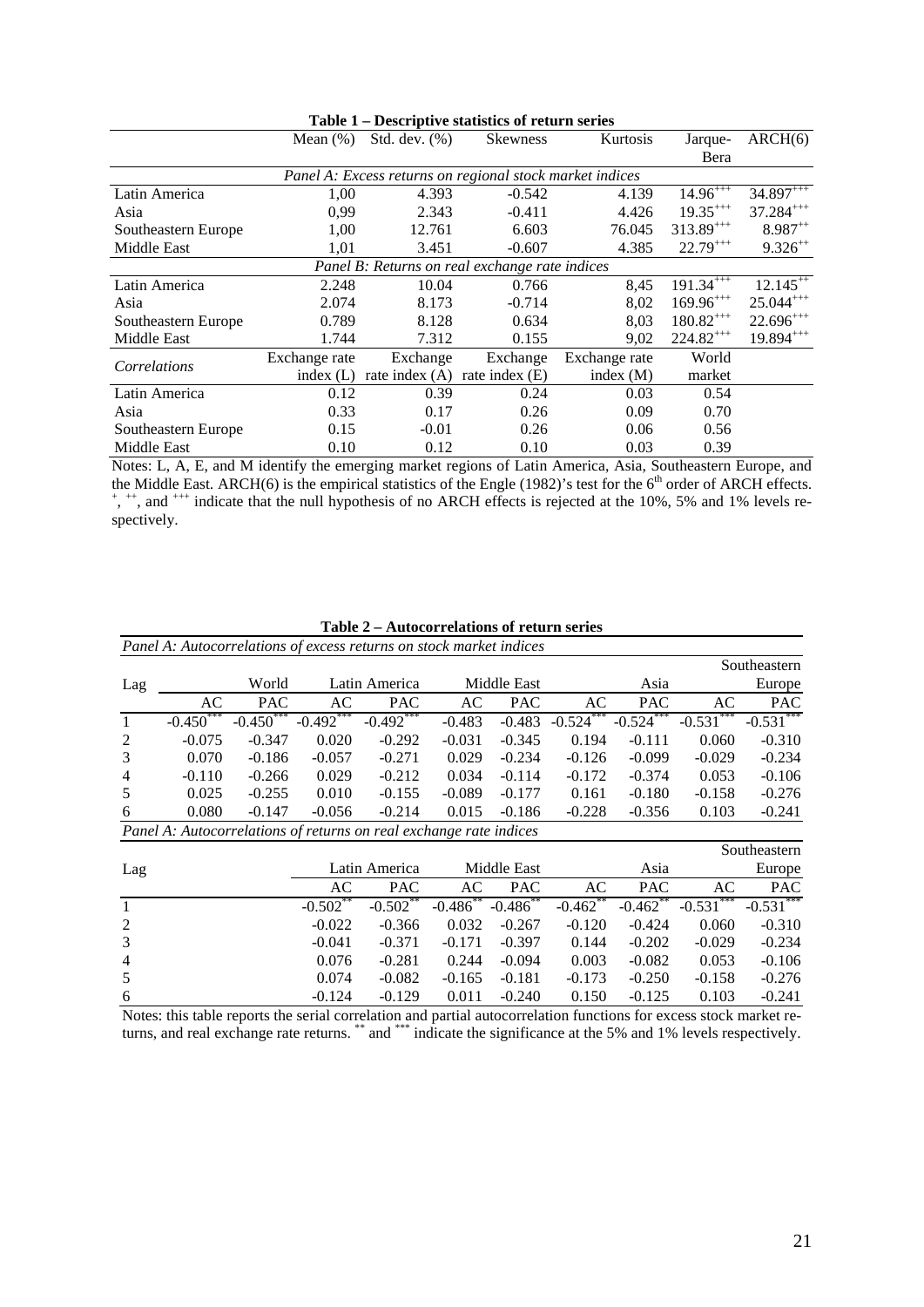| Panel A: Price of world market risk<br>$-0.381$<br>$20.960^*$<br>$-0.264$<br>$-18.007$ **<br>World<br>(2.252)<br>(0.056)<br>(2.410)<br>(1.730)<br>Panel B: Price of exchange rate risk<br>3.020<br>0.054<br>22.061<br>$7.214$ <sup>*</sup><br>Latin America<br>(1.736)<br>0.075<br>(1.948)<br>(1.599)<br>$0.691***$<br>$6.810***$<br>5.534***<br>0.634<br>Asia<br>(0.372)<br>(0.014)<br>(0.424)<br>(0.273) |
|------------------------------------------------------------------------------------------------------------------------------------------------------------------------------------------------------------------------------------------------------------------------------------------------------------------------------------------------------------------------------------------------------------|
|                                                                                                                                                                                                                                                                                                                                                                                                            |
|                                                                                                                                                                                                                                                                                                                                                                                                            |
|                                                                                                                                                                                                                                                                                                                                                                                                            |
|                                                                                                                                                                                                                                                                                                                                                                                                            |
|                                                                                                                                                                                                                                                                                                                                                                                                            |
|                                                                                                                                                                                                                                                                                                                                                                                                            |
|                                                                                                                                                                                                                                                                                                                                                                                                            |
|                                                                                                                                                                                                                                                                                                                                                                                                            |
| 12.239***<br>$2.542^*$<br>$-0.066$<br>$-0.952$ <sup>*</sup>                                                                                                                                                                                                                                                                                                                                                |
| Southeastern Europe<br>(1.470)<br>(0.060)<br>(0.488)<br>(1.649)                                                                                                                                                                                                                                                                                                                                            |
| $12.689***$<br>$2.540^*$<br>$-0.070$<br>$-0.952$                                                                                                                                                                                                                                                                                                                                                           |
| Middle East<br>(1.470)<br>(0.060)<br>(1.490)<br>(1.649)                                                                                                                                                                                                                                                                                                                                                    |
| $\chi^2$<br>df<br>p-value                                                                                                                                                                                                                                                                                                                                                                                  |
| Panel C: Specification test of price of world market risk                                                                                                                                                                                                                                                                                                                                                  |
| 5<br>236.810<br>0.000<br>Is the world risk price null? – H <sub>0:</sub> $\lambda_i = 0$                                                                                                                                                                                                                                                                                                                   |
| 0.000<br>843.130<br>4                                                                                                                                                                                                                                                                                                                                                                                      |
| Is the world risk price constant? - H <sub>0</sub> : $\lambda_i = 1$                                                                                                                                                                                                                                                                                                                                       |
| Panel D - Specification test of prices of exchange rate risk                                                                                                                                                                                                                                                                                                                                               |
| Is the price of exchange rate risk in the Emerging<br>5<br>0.000<br>414.332                                                                                                                                                                                                                                                                                                                                |
| Latin America zero? H <sub>0:</sub> $\lambda_L = 0$                                                                                                                                                                                                                                                                                                                                                        |
| Is the price of exchange rate risk in the Emerging<br>0.000<br>459.321<br>$\overline{4}$                                                                                                                                                                                                                                                                                                                   |
| Latin America constant? H <sub>0:</sub> $\lambda_L = 1$                                                                                                                                                                                                                                                                                                                                                    |
| Is the price of exchange rate risk in the Emerging<br>0.000<br>2243.607<br>5                                                                                                                                                                                                                                                                                                                               |
| Asia zero? H <sub>0:</sub> $\lambda_A = 0$                                                                                                                                                                                                                                                                                                                                                                 |
| Is the price of exchange rate risk in the Emerging<br>7929.783<br>0.000<br>4                                                                                                                                                                                                                                                                                                                               |
| Asia constant? H <sub>0:</sub> $\lambda_A = 1$                                                                                                                                                                                                                                                                                                                                                             |
| Is the price of exchange rate risk in the Emerging<br>229.320<br>5<br>0.000                                                                                                                                                                                                                                                                                                                                |
| Southeastern Europe zero? $H_0$ : $\lambda_E = 0$                                                                                                                                                                                                                                                                                                                                                          |
| Is the price of exchange rate risk in the Emerging<br>1286.840<br>0.000<br>4                                                                                                                                                                                                                                                                                                                               |
| Southeastern Europe constant? H <sub>0:</sub> $\lambda_E = 1$                                                                                                                                                                                                                                                                                                                                              |
| Is the price of exchange rate risk in the Emerging<br>243.590<br>5<br>0.000                                                                                                                                                                                                                                                                                                                                |
| Middle East zero? H <sub>0:</sub> $\lambda_M = 0$                                                                                                                                                                                                                                                                                                                                                          |
| Is the price of exchange rate risk in the Emerging<br>1272.000<br>0.000<br>4                                                                                                                                                                                                                                                                                                                               |
| Middle East constant? H <sub>0:</sub> $\lambda_M = 1$                                                                                                                                                                                                                                                                                                                                                      |
| Are the prices of the exchange rate risks jointly<br>116.692<br>20<br>0.000                                                                                                                                                                                                                                                                                                                                |
| null? $H_0$ : $\lambda_i = 0$                                                                                                                                                                                                                                                                                                                                                                              |
| Are the prices of the exchange rate risks jointly<br>0.000<br>86.683<br>18                                                                                                                                                                                                                                                                                                                                 |
| constant? $H_0$ : $\lambda_i = 1$                                                                                                                                                                                                                                                                                                                                                                          |
| Panel $E$ – Analysis of residuals                                                                                                                                                                                                                                                                                                                                                                          |
| World<br>Asia<br>Middle East<br>Latin America<br>Southeastern                                                                                                                                                                                                                                                                                                                                              |
| Europe                                                                                                                                                                                                                                                                                                                                                                                                     |
| 0.571<br>1.117<br>0.146<br>$-0.672$<br>0.054<br><b>Skewness</b>                                                                                                                                                                                                                                                                                                                                            |
| 9.344<br>7.262<br>11.935<br>3.733<br>Kurtosis<br>8.261                                                                                                                                                                                                                                                                                                                                                     |
| $245.902^{++}$<br>$164.901***$<br>$107.578^{++}$<br>$501.932^{***}$<br>$13.974***$<br>JB                                                                                                                                                                                                                                                                                                                   |
| $0.318^{\rm ++}$<br>$3.162^{++}$<br>$0.965^{++}$<br>$1.989***$<br>$1.211$ <sup>+++</sup><br>Q(1)                                                                                                                                                                                                                                                                                                           |
| ARCH(6)<br>0.700<br>0.700<br>1.882<br>4.368<br>3.542                                                                                                                                                                                                                                                                                                                                                       |

**Table 3 – Prices of world market and real exchange rate risks**

Notes: This table presents the estimation results of the system (13) for world market and four real exchange index returns. L, A, E, and M identify the emerging market regions of Latin America, Asia, Southeastern Europe, and the Middle East. WDY, USTP, RSP and 1mUSTB refer respectively to the dividend yield of the world market portfolio in excess of the 30-day Eurodollar interest rate, the variation in the US term premium, the return on the S&P's 500 stock market index, and the variation in the 1-month US Treasury bill yield. Numbers in parenthesis are the associated standard deviations. JB, Q(1), and ARCH(6) are the empirical statistics of the Jarque-Bera test for normality, Ljung-Box test for serial correlation of order 1, and Engle (1982)'s test for conditional heteroscedasticity. ", \*\*, and \*\*\*\* indicate that the coefficients are significant at the 10%, 5%, and 1% levels respectively.  $^+$ ,  $^+$ , and  $^{++}$  indicate that the null hypothesis of normality and autocorrelation is rejected at the 10%, 5% and 1% levels respectively.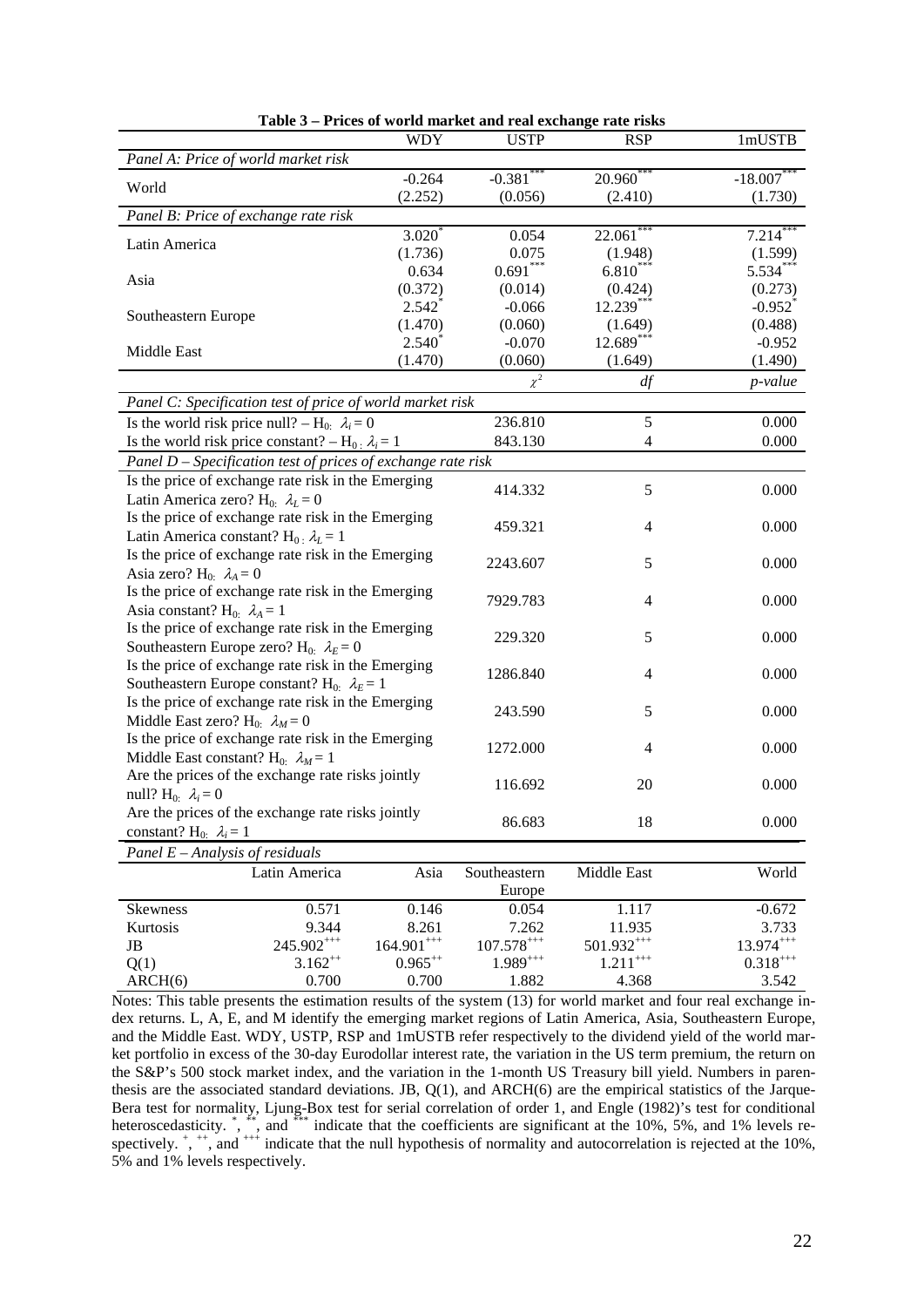| <b>D</b> , mannes of stoch mat nee meet atton         |               |             |                        |                        |  |  |
|-------------------------------------------------------|---------------|-------------|------------------------|------------------------|--|--|
| Latin America<br>Southeastern Europe<br>Asia          |               |             |                        | Middle East            |  |  |
| Panel A: Parameters of the market integration measure |               |             |                        |                        |  |  |
|                                                       | $18,051***$   | $7,764***$  | $19,060***$            | $-6,824$ <sup>*</sup>  |  |  |
| Constant                                              | (2,886)       | (2,325)     | (6,290)                | (4,034)                |  |  |
|                                                       | $1,107***$    | $13,050***$ | $12,998***$            | $-3,503$ <sup>*</sup>  |  |  |
| <b>OPENNESS</b>                                       | (0,273)       | (3,612)     | (4,276)                | (1,924)                |  |  |
| <b>USTP</b>                                           | $3,601***$    | $2,976***$  | $-9,820$               | $1,902^*$              |  |  |
|                                                       | (0,311)       | (0, 432)    | (9,640)                | (0,140)                |  |  |
| Panel B: Statistics of market integration measure     |               |             |                        |                        |  |  |
| $\Omega$ max                                          | 0.762         | 0.611       | 0.874                  | 0.841                  |  |  |
| $\Omega$ min                                          | 0.098         | 0.092       | 0.116                  | 0.043                  |  |  |
| $\Omega$ mean                                         | $0.430^{***}$ | $0.321***$  | $0.416$ <sup>***</sup> | $0.351$ <sup>+++</sup> |  |  |
| Std. dev.                                             | 0.172         | 0.096       | 0.157                  | 0.152                  |  |  |

Notes: this table reports the estimates of the parameters describing the dynamics of integration measure. OPENNESS and USTP refer to the degree of trade openness and the US term premium respectively. Numbers in parenthesis are the associated standard deviations.  $\Omega$  max,  $\Omega$  min, and  $\Omega$  mean indicate the maximum, minimum and average values of market integration measure.<sup>\*</sup>,<sup>\*\*</sup>, and <sup>\*\*\*</sup> indicate that the coefficients are significant at the 10%, 5% and 1% levels respectively.  $^{++}$  indicates that the average degree of integration is significantly different from zero at the 1% level with respect to the two-sided Student-t test.

| Table 5 – Decomposition of the total risk premium |               |               |               |  |  |
|---------------------------------------------------|---------------|---------------|---------------|--|--|
|                                                   | $T_RPR(\%)$   | $G_RPR(\%)$   | L_RPR $(\%)$  |  |  |
| Latin America                                     | $8.433***$    | $4.270^{++}$  | $4.164***$    |  |  |
| Asia                                              | $5.145^{+++}$ | $2.486^{++}$  | $2.658^{++}$  |  |  |
| Southeastern Europe                               | $5.456^{+++}$ | $1.435^{+++}$ | $4.021^{+++}$ |  |  |
| Middle East                                       | $9154^{+++}$  | $1.435^{+++}$ | $7.710^{++}$  |  |  |

Notes: <sup>+++</sup> indicates that the average risk premiums are significantly different from zero at the 1% level with respect to the two-sided Student-t test.

| Table 6 – Dynamic conditional correlations between emerging regions and world market |  |  |
|--------------------------------------------------------------------------------------|--|--|
|--------------------------------------------------------------------------------------|--|--|

|            | Latin America | Asia          | Southeastern Europe | Middle East |
|------------|---------------|---------------|---------------------|-------------|
| p max      | 0.418         | 0.684         | 0.619               | 0.452       |
| $\rho$ min | 0.347         | 0.184         | 0.267               | 0.181       |
| p mean     | $0.405***$    | $0.621^{+++}$ | $0.469^{+++}$       | $0.394^{+}$ |
| Std. dev.  | 0.103         | 0.240         | 0.122               | 0.257       |

Notes: this table reports some statistics of dynamic conditional correlations, estimated from the DCC-GARCH model. ρ max, ρ min, and ρ mean indicate the maximum, minimum and average values of dynamic conditional correlations.  $\alpha$ ,  $\alpha$ ,  $\alpha$ ,  $\alpha$ ,  $\alpha$ ,  $\alpha$ ,  $\alpha$ ,  $\alpha$ , the average degree of integration is significantly different from zero at the 10%, 5%, and 1% levels with respect to the two-sided Student-t test, respectively.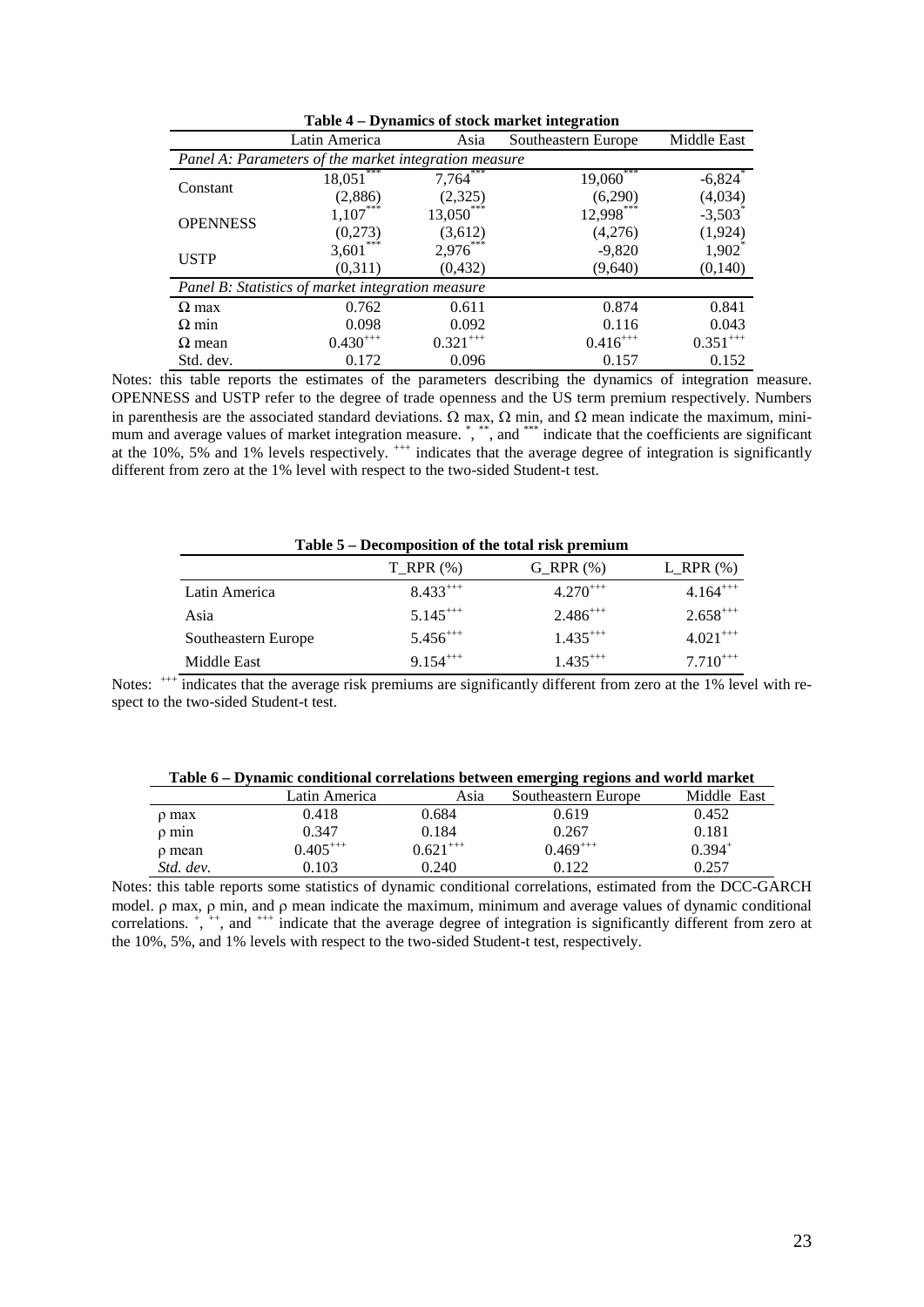



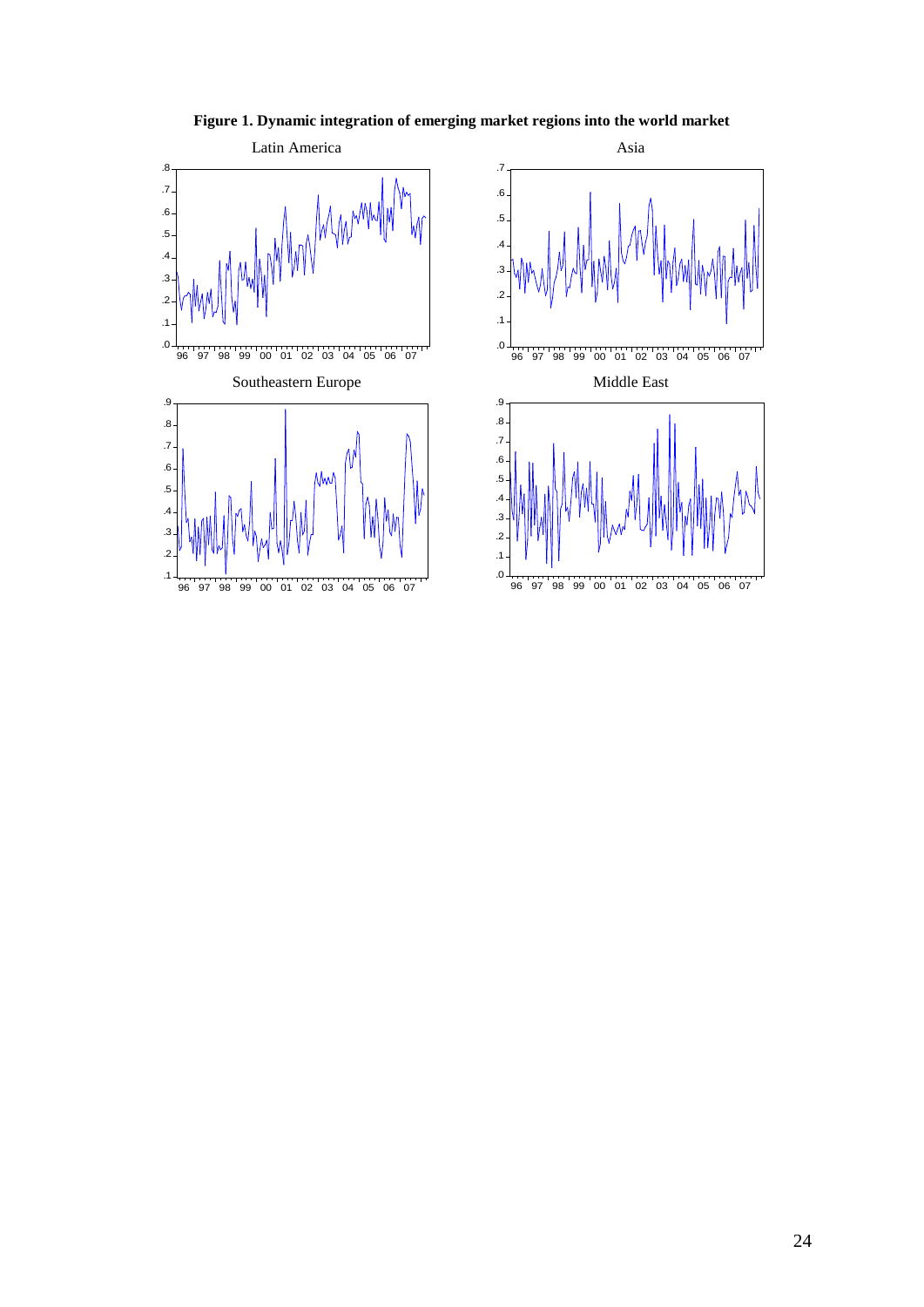

### **Figure 2. Local (red line) versus Total risk premiums (blue line)**